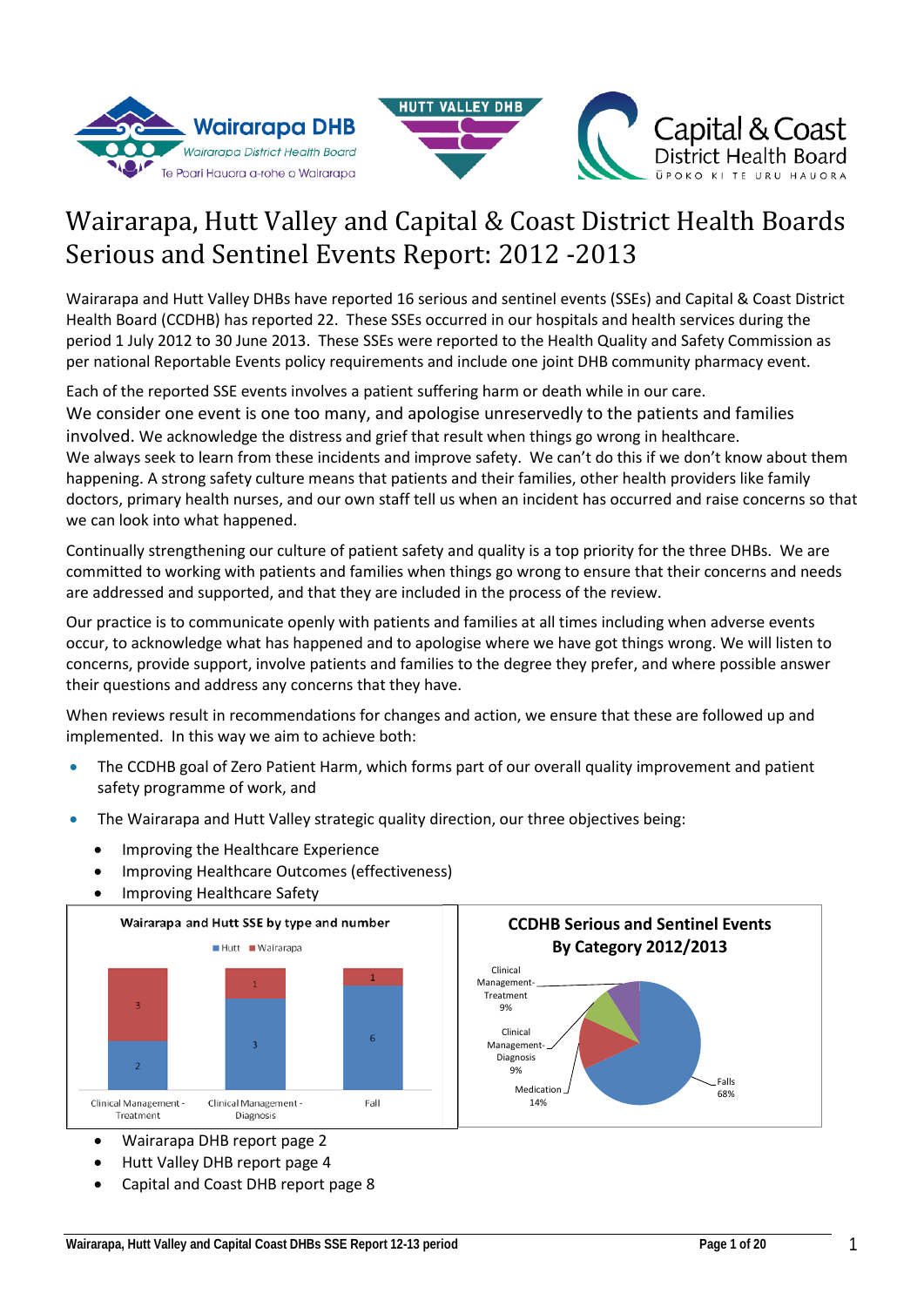# Wairarapa District Health Board Serious and Sentinel Events Report: 2012-2013

| Date of  | Event            | <b>Description of</b>                                                                                    | <b>Review Findings</b>                                                                                                                                                                                                                                                                                                                                                                                                                                             | <b>Recommendations/Actions</b>                                                                                                                                                                                     |
|----------|------------------|----------------------------------------------------------------------------------------------------------|--------------------------------------------------------------------------------------------------------------------------------------------------------------------------------------------------------------------------------------------------------------------------------------------------------------------------------------------------------------------------------------------------------------------------------------------------------------------|--------------------------------------------------------------------------------------------------------------------------------------------------------------------------------------------------------------------|
| Event    | Code             | <b>Event</b>                                                                                             |                                                                                                                                                                                                                                                                                                                                                                                                                                                                    |                                                                                                                                                                                                                    |
| Aug 12   | SAC <sub>2</sub> | Perforated bowel<br>by enema via<br>colostomy                                                            | $\bullet$<br>Patient presented to ED 6<br>days post op<br>hemicolectomy. The<br>patient was prescribed an<br>enema.<br>Patient developed<br>$\bullet$<br>abdominal pain one hour<br>following the enema. CT<br>revealed breakdown of the<br>suture line. Patient had<br>surgery for the repair of the<br>leak.<br>Early investigation indicated<br>$\bullet$<br>that the tip of the enema<br>perforated the ileus as the<br>suture line was higher than<br>normal. | All patients presenting to ED within<br>$\bullet$<br>4 weeks of bowel surgery to have<br>case discussed with surgeon of<br>origin.                                                                                 |
| Sep 12   | SAC <sub>2</sub> | Patient fall<br>resulting in<br>fractured Neck of<br>femur NOF                                           | Patient was post operative<br>$\bullet$<br>total hip joint replacement<br>(THJR).<br>Patient got up from bed to<br>$\bullet$<br>mobilise from the bathroom<br>and got feet tangled in<br>crutches, falling to floor.<br>Patient initially thought to<br>$\bullet$<br>have not sustained injury<br>but on Xray had sustained a<br>fractured hip.                                                                                                                    | On review of this event, it was<br>$\bullet$<br>noted that the patient had felt<br>unsafe with the equipment being<br>used.<br>Post fall interview sheet was<br>$\bullet$<br>completed with patient and<br>whanau. |
| March 13 | SAC <sub>2</sub> | Outpatient<br>appointment not<br>made for patient<br>post fracture.                                      | Patient presented to ED<br>$\bullet$<br>with fractured radius.<br>Patient should have been<br>seen at fracture clinic within<br>one week to plan<br>manipulation and fixation.<br>Locum ED Dr incorrectly<br>ticked the box stating that<br>film review was not<br>required.<br>Patient was lost in system<br>$\bullet$<br>until 3 weeks later when GP<br>contacted Outpatients.                                                                                   | All Locums now receive a hard<br>$\bullet$<br>copy of the ED Guide which<br>explains the correct process for<br>getting Xrays reviewed.                                                                            |
| May 13   | SAC <sub>2</sub> | Patient incident<br>with a nurse on<br>transfer between<br>hospitals, one of<br>the patients<br>cohorted | Patient returned to<br>$\bullet$<br>Masterton by Ambulance<br>from Wellington. On the<br>way to Wairarapa an<br>incident occurred where a<br>trauma injury to the                                                                                                                                                                                                                                                                                                  | A full multi agency review<br>$\bullet$<br>conducted<br>Several changes in practice and<br>$\bullet$<br>process have resulted including the<br>development of more robust<br>emergency plans for inter DHB         |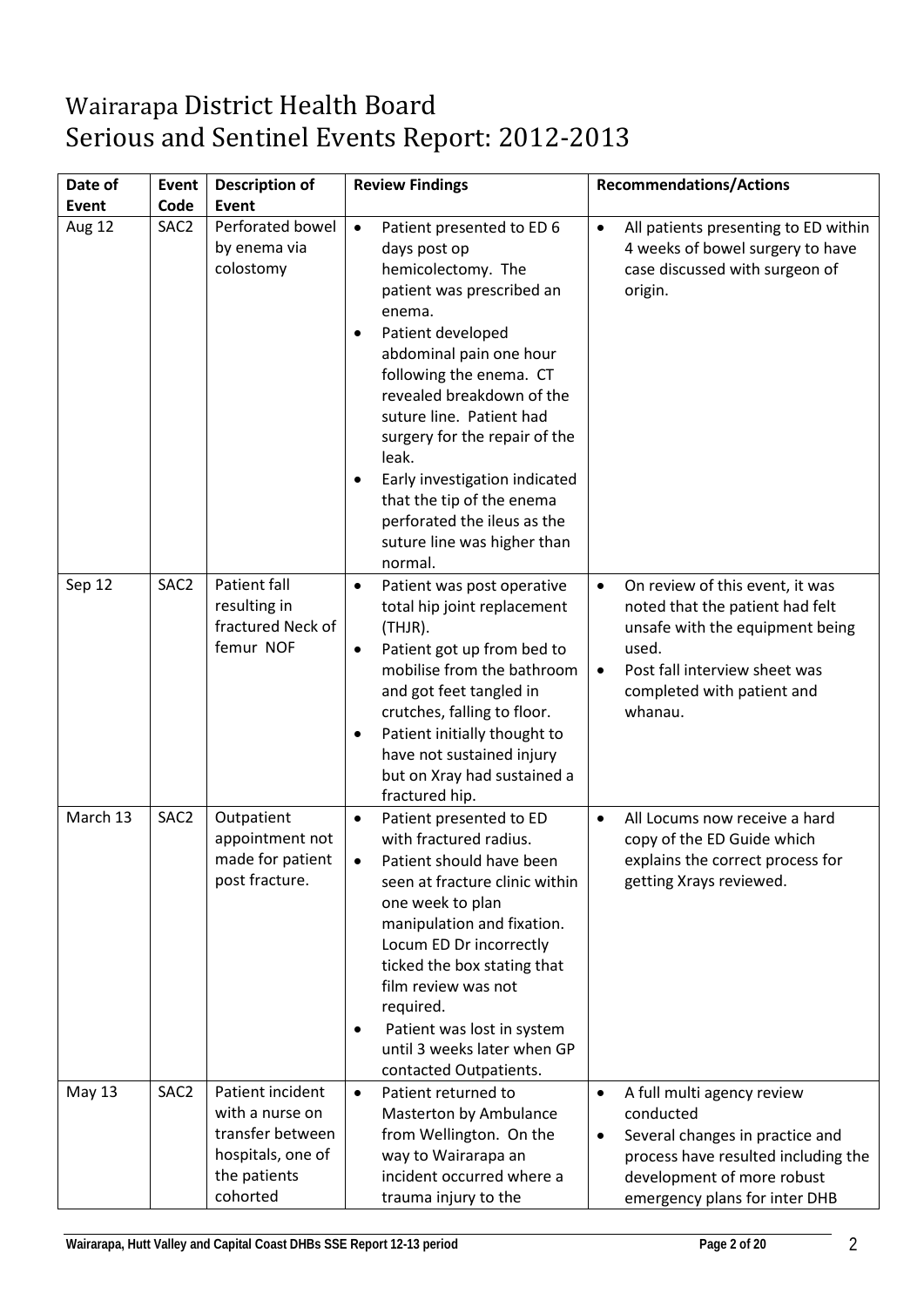| Date of | Event            | <b>Description of</b>                       | <b>Review Findings</b>                                                                                                                                                                                                                                                                                                                                                                 | <b>Recommendations/Actions</b>                                                                                                                                                                                                                                                                                                                                                                                                                                |
|---------|------------------|---------------------------------------------|----------------------------------------------------------------------------------------------------------------------------------------------------------------------------------------------------------------------------------------------------------------------------------------------------------------------------------------------------------------------------------------|---------------------------------------------------------------------------------------------------------------------------------------------------------------------------------------------------------------------------------------------------------------------------------------------------------------------------------------------------------------------------------------------------------------------------------------------------------------|
| Event   | Code             | Event                                       |                                                                                                                                                                                                                                                                                                                                                                                        |                                                                                                                                                                                                                                                                                                                                                                                                                                                               |
|         |                  | sustained injury.                           | patients chest occurred                                                                                                                                                                                                                                                                                                                                                                | transfers.                                                                                                                                                                                                                                                                                                                                                                                                                                                    |
| July 13 | SAC <sub>2</sub> | Delayed<br>diagnosis of<br>Septic Arthritis | Child admitted to<br>$\bullet$<br>Paediatrics following OPD<br>appointment.<br>Separate NHI for mum and<br>$\bullet$<br>baby were not linked which<br>did not allow the clinical<br>staff to see the whole<br>picture.<br>Child found to have septic<br>$\bullet$<br>arthritis in the joints<br>Child had had several<br>$\bullet$<br>contacts with Doctors<br>before being diagnosed. | Case review undertaken.<br>$\bullet$<br>Notes to stay with patient to avoid<br>$\bullet$<br>duplication.<br>Protocol re management of young<br>$\bullet$<br>babies in ED has been drafted.<br>Discussion being held with IT on<br>$\bullet$<br>how to place alert on system and<br>how to link mother and baby on<br>patient management system.<br>Discussions being held re<br>$\bullet$<br>electronic discharge summaries<br>being formulated in maternity. |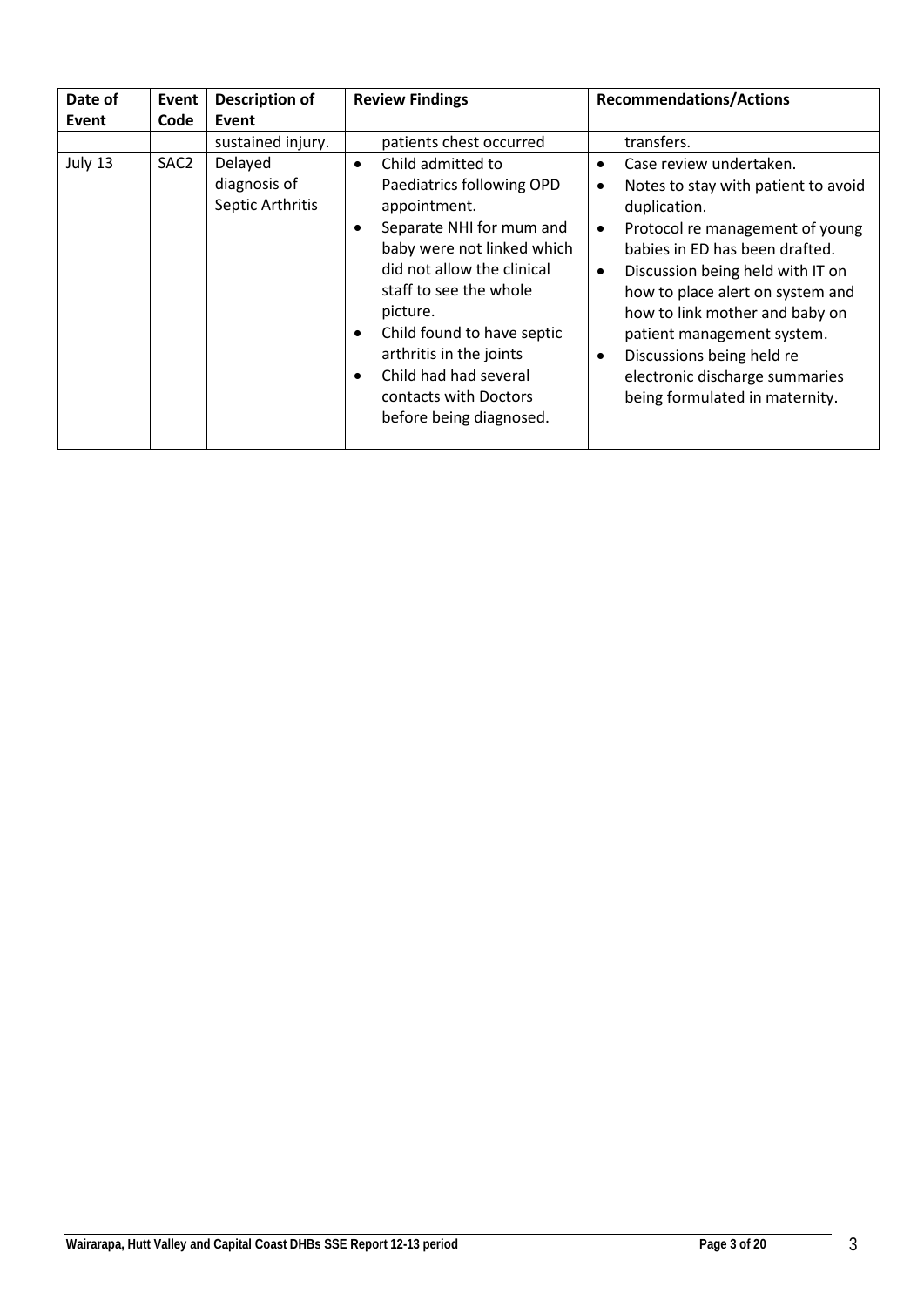# Hutt Valley District Health Board Serious and Sentinel Events Report: 2012-2013

| Date of          | Event            | <b>Description of</b>                                                                             | <b>Review Findings</b>                                                                                                                                                                                                                                                                                                                                          | <b>Recommendations/Actions</b>                                                                                                                                                                                                                                                                                                                                                                                                                                                                                                                                                                                                                                                                                                                                                                     |
|------------------|------------------|---------------------------------------------------------------------------------------------------|-----------------------------------------------------------------------------------------------------------------------------------------------------------------------------------------------------------------------------------------------------------------------------------------------------------------------------------------------------------------|----------------------------------------------------------------------------------------------------------------------------------------------------------------------------------------------------------------------------------------------------------------------------------------------------------------------------------------------------------------------------------------------------------------------------------------------------------------------------------------------------------------------------------------------------------------------------------------------------------------------------------------------------------------------------------------------------------------------------------------------------------------------------------------------------|
| Event            | Code             | Event                                                                                             |                                                                                                                                                                                                                                                                                                                                                                 |                                                                                                                                                                                                                                                                                                                                                                                                                                                                                                                                                                                                                                                                                                                                                                                                    |
| <b>July 2012</b> | SAC1             | Patient died<br>following<br>colonoscopy                                                          | Patient with history of<br>$\bullet$<br>bowel cancer presented<br>with symptoms of bowel<br>obstruction-<br>colonoscopy indicated.<br>Colonoscopy difficult to<br>$\bullet$<br>perform at the time, but<br>no symptoms of<br>perforation following<br>procedure and patient<br>discharged.<br>Patient returned to ED<br>four days later with<br>abdominal pain. | None - patient was high risk, risks of<br>procedure were fully explained and<br>discussed and the patient consented to<br>the procedure<br>Colonoscopy carries a risk of<br>$\bullet$<br>perforation in approx 1:1000<br>procedures<br>With hindsight, the discussion held<br>between the patient and the clinicians<br>should have highlighted the views of<br>patient regarding the possibility of<br>follow up interventions eg surgery.<br>Patient decided (in consultation with<br>family and clinicians) to have no<br>intervention following perforation and<br>received palliative care at home.<br>Often diagnostic procedures are<br>undertaken knowing that the clinical<br>risks are high.<br>Hutt Valley DHB's current perforation<br>rate following colonoscopy is approx.<br>1:2500 |
| <b>July 2012</b> | SAC <sub>2</sub> | Patient sustained<br>skin tear                                                                    | $\bullet$<br>Patient with multiple co-<br>morbidities, very fragile<br>skin and frail.<br>Patient transferring with<br>support from scales and<br>caught leg on frame                                                                                                                                                                                           | Patients to be supervised more<br>$\bullet$<br>closely on transfer<br>Staff education and training on<br>$\bullet$<br>caring of skin in the elderly<br>Equipment to be regularly<br>$\bullet$<br>checked.<br>Confirms need for Braden scale<br>$\bullet$<br>assessment and policy in place                                                                                                                                                                                                                                                                                                                                                                                                                                                                                                         |
| <b>July 2012</b> | SAC2             | Patient with<br>complex multiple<br>co-morbidities<br>fell - sustained<br>fracture to<br>shoulder | Patient fall - unwitnessed                                                                                                                                                                                                                                                                                                                                      | Patient re-assessed as high falls<br>risk and monitored closely<br>Fall prevention strategies<br>$\bullet$<br>implemented - including use of<br>appropriate preventer such as<br>sensor mat<br>Fracture conservatively managed<br>$\bullet$                                                                                                                                                                                                                                                                                                                                                                                                                                                                                                                                                        |
| <b>July 2012</b> | SAC <sub>2</sub> | Patient (child) -<br>undiagnosed<br>fracture of femur                                             | Patient presented with<br>$\bullet$<br>tenderness to right knee<br>and unable to weight<br>bear<br>X-ray ordered of right<br>knee - fracture of femur<br>not detected initially by<br>clinicians<br>Patient initially treated                                                                                                                                   | Case included as part of ongoing<br>$\bullet$<br>clinical education provided to staff<br>as reiteration that diagnostic<br>focus has a wide view and to<br>ensure that attention to diagnosis<br>is not diverted by presenting<br>history.<br>Case added as a learning tool for<br>$\bullet$<br>departments                                                                                                                                                                                                                                                                                                                                                                                                                                                                                        |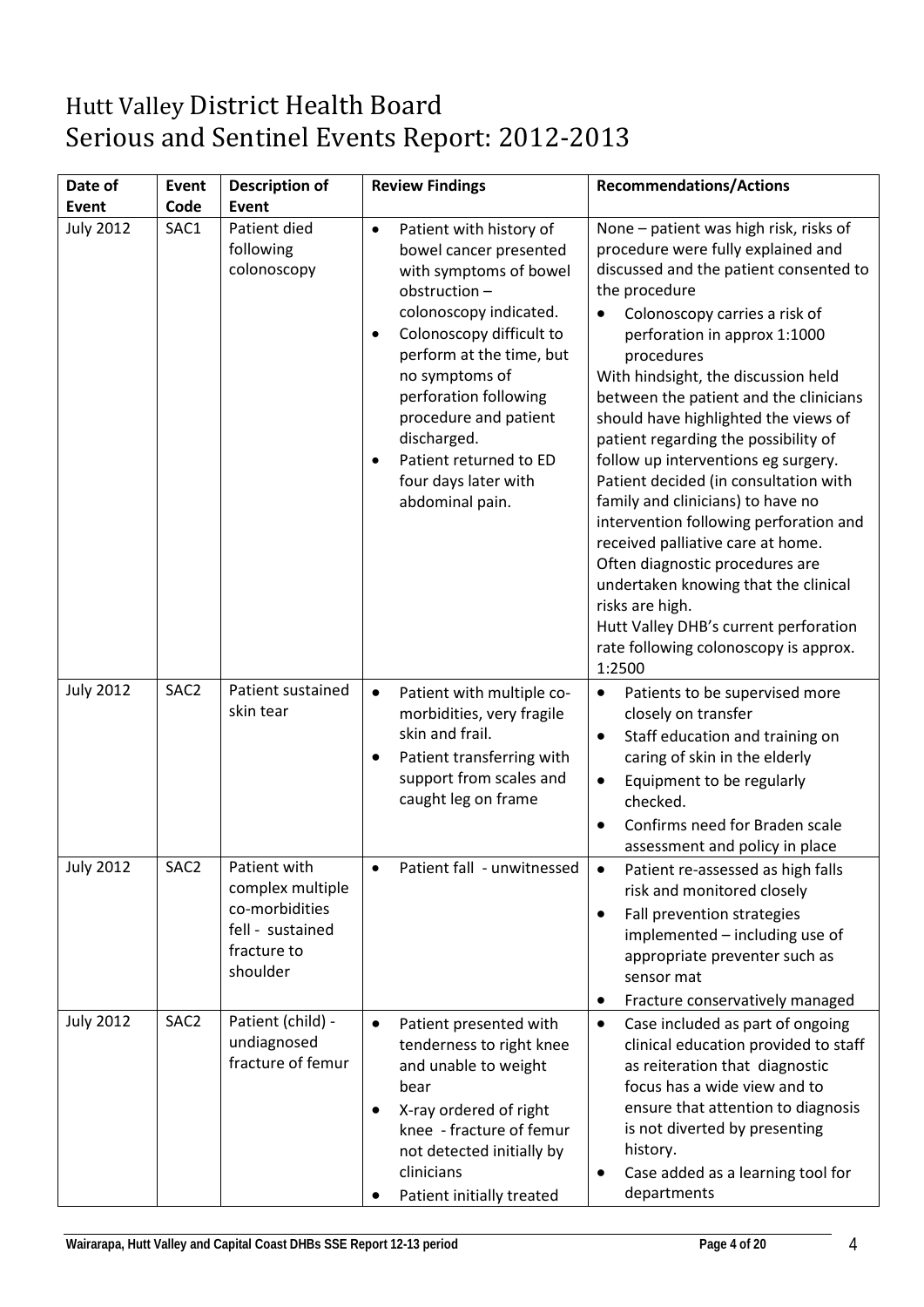| Date of          | Event            | Description of                                                  | <b>Review Findings</b>                                                                                                                                                                                                                                                                                                                                                                                                                                                                                                                                                                                                                                                                                                                                                                                  | <b>Recommendations/Actions</b>                                                                                                                                                                                                                                                                                                                                                                                                                                                                                                                                                                                                                                                                                                                                                                                                                                                                                                                                                                         |
|------------------|------------------|-----------------------------------------------------------------|---------------------------------------------------------------------------------------------------------------------------------------------------------------------------------------------------------------------------------------------------------------------------------------------------------------------------------------------------------------------------------------------------------------------------------------------------------------------------------------------------------------------------------------------------------------------------------------------------------------------------------------------------------------------------------------------------------------------------------------------------------------------------------------------------------|--------------------------------------------------------------------------------------------------------------------------------------------------------------------------------------------------------------------------------------------------------------------------------------------------------------------------------------------------------------------------------------------------------------------------------------------------------------------------------------------------------------------------------------------------------------------------------------------------------------------------------------------------------------------------------------------------------------------------------------------------------------------------------------------------------------------------------------------------------------------------------------------------------------------------------------------------------------------------------------------------------|
| Event            | Code             | <b>Event</b>                                                    |                                                                                                                                                                                                                                                                                                                                                                                                                                                                                                                                                                                                                                                                                                                                                                                                         |                                                                                                                                                                                                                                                                                                                                                                                                                                                                                                                                                                                                                                                                                                                                                                                                                                                                                                                                                                                                        |
|                  |                  |                                                                 | with plaster of paris<br>below knee<br>Fracture detected on<br>return to ED 3 days later<br>Films re-reviewed and<br>$\bullet$<br>repeated - fracture<br>identified in original x-ray<br>and on repeat view                                                                                                                                                                                                                                                                                                                                                                                                                                                                                                                                                                                             |                                                                                                                                                                                                                                                                                                                                                                                                                                                                                                                                                                                                                                                                                                                                                                                                                                                                                                                                                                                                        |
| October<br>2012  | SAC <sub>2</sub> | Patient fall<br>resulting in<br>fracture to hip<br>and shoulder | Patient fall - unwitnessed<br>$\bullet$<br>Frail lady with multiple<br>co-morbidities and<br>moderately advanced<br>Alzheimer's<br>Patient's hip fracture<br>repaired surgically<br>Patient discharged to<br>$\bullet$<br>hospital level care<br>following rehabilitation<br>Family involved with care<br>$\bullet$<br>decision<br>making<br>and<br>throughout admission                                                                                                                                                                                                                                                                                                                                                                                                                                | High falls risk patients to be<br>$\bullet$<br>identified through a "flagging"<br>system to ease identification<br>Falls prevention strategies<br>$\bullet$<br>continue, such as individual patient<br>observation, use of alert device<br>Falls risks assessments continue to<br>$\bullet$<br>be documented in patient care<br>plans<br>Staff training ongoing                                                                                                                                                                                                                                                                                                                                                                                                                                                                                                                                                                                                                                        |
| October<br>2012  | SAC <sub>2</sub> | Patient -<br>undiagnosed<br>fracture in foot                    | Patient seen in minor<br>$\bullet$<br>injuries clinic with pain in<br>ankle.<br>form<br>X-ray<br>requested<br>$\bullet$<br>ankle x-ray.<br>Whilst in x-ray patient<br>reported that pain was in<br>foot<br>due<br>her<br>to<br>$\overline{\phantom{0}}$<br>communication<br>breakdown between staff<br>this was not reported<br>back to ED and was not<br>followed<br>Patient<br>up.<br>discharged<br>diagnosis<br>$\overline{\phantom{a}}$<br>ankle sprain.<br>Patient attended GP one<br>$\bullet$<br>week later was x-rayed<br>privately - fracture of foot<br>identified.<br>Original x-ray reviewed<br>$\bullet$<br>and fracture present -<br>This fracture was not<br>picked up by the Clinical<br>Nurse Specialist at the<br>time, or the radiologist<br>on reviewing the films<br>the next day. | Assessment process of these and<br>$\bullet$<br>similar<br>injuries reviewed,<br>and<br>further<br>teaching<br>has<br>been<br>implemented as part of our<br>ongoing training programme.<br>Breakdown in the passing on of<br>$\bullet$<br>information<br>has<br>been<br>now<br>addressed between the Emergency<br>Department and Radiology staff so<br>that information is now passed on<br>appropriately; if patients identify<br>problems other than those initially<br>identified on the X-Ray form, the<br>radiology staff will contact the<br>requestor to clarify.<br>Missed identification of fracture -<br>$\bullet$<br>the advent of electronic x-ray<br>makes requests clearer to reduce<br>the likelihood of this happening<br>again.<br>The imaging and medical staff use<br>$\bullet$<br>a preliminary read system which<br>reduces the risk. The sticky note<br>information placed in the report<br>helps identify significant errors<br>when picked up by the reporting<br>radiologist. |
| December<br>2012 | SAC <sub>2</sub> | Patient - fell and<br>sustained<br>fracture to hip              | Patient fell in bathroom<br>$\bullet$<br>post surgery<br>Patient independently                                                                                                                                                                                                                                                                                                                                                                                                                                                                                                                                                                                                                                                                                                                          | Case presented at audit meeting<br>٠<br>High falls risk patients to be<br>identified through a "flagging"                                                                                                                                                                                                                                                                                                                                                                                                                                                                                                                                                                                                                                                                                                                                                                                                                                                                                              |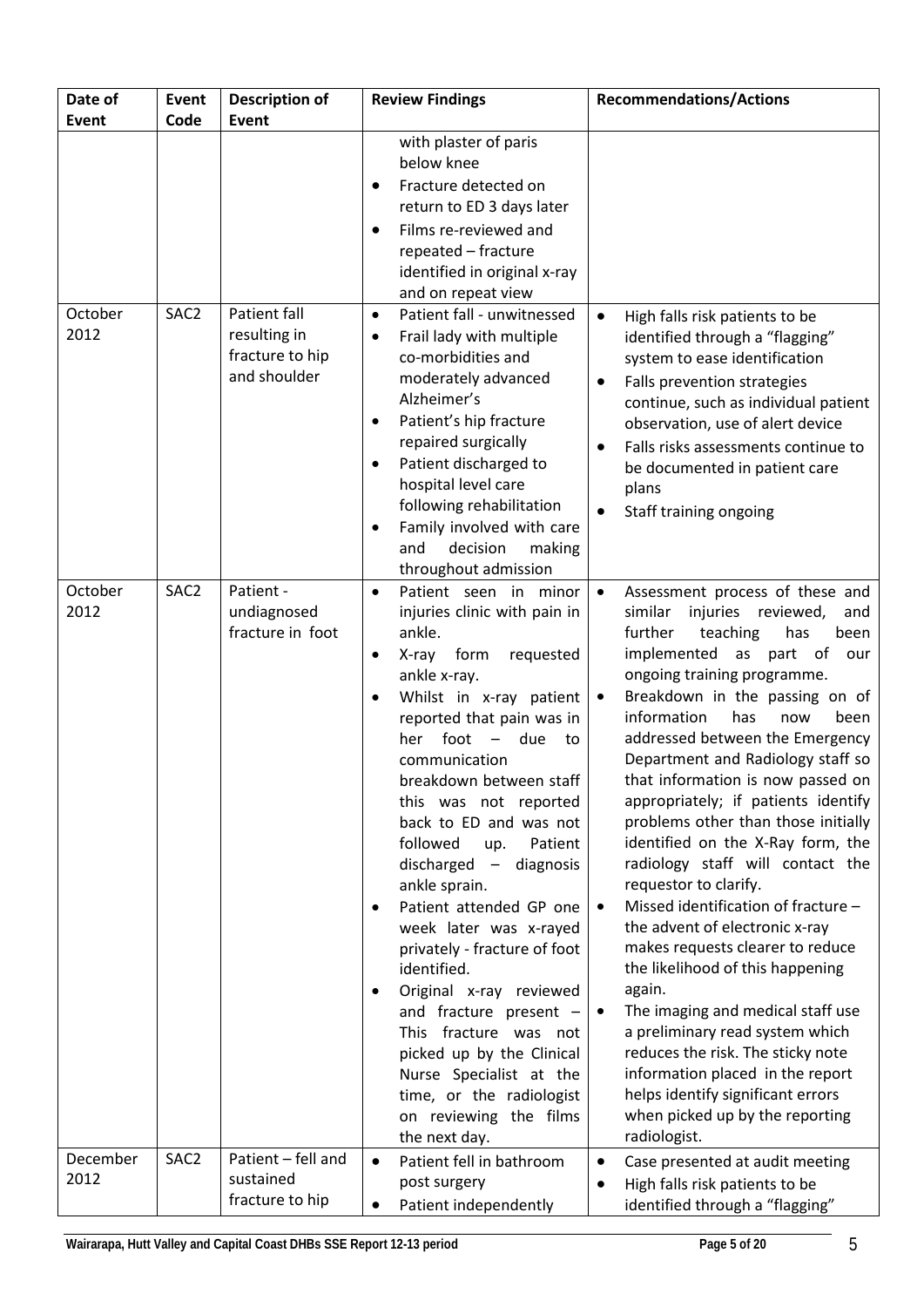| Date of<br>Event | Event<br>Code    | <b>Description of</b><br>Event                     | <b>Review Findings</b>                                                                                                                                                                    | <b>Recommendations/Actions</b>                                                                                                                                                                                                                                                                                                                                                                                                                                                                                                      |
|------------------|------------------|----------------------------------------------------|-------------------------------------------------------------------------------------------------------------------------------------------------------------------------------------------|-------------------------------------------------------------------------------------------------------------------------------------------------------------------------------------------------------------------------------------------------------------------------------------------------------------------------------------------------------------------------------------------------------------------------------------------------------------------------------------------------------------------------------------|
|                  |                  |                                                    | mobilising<br><b>Building services</b><br>reviewed bathroom floor<br>- no changes required<br>regarding the floor or the<br>environment                                                   | system to ease identification<br>Falls prevention strategies<br>$\bullet$<br>continue, such as individual patient<br>observation, use of alert device<br>Falls risks assessments continue to<br>$\bullet$<br>be documented in patient care<br>plans<br>Staff training ongoing<br>٠                                                                                                                                                                                                                                                  |
| December<br>2012 | SAC <sub>2</sub> | Patient fell and<br>sustained<br>fracture to elbow | Patient fell whilst<br>$\bullet$<br>attempting to mobilise<br>Patient was disoriented<br>$\bullet$<br>following waking                                                                    | High falls risk patients to be<br>$\bullet$<br>identified through a "flagging"<br>system to ease identification<br>Falls prevention strategies<br>$\bullet$<br>continue, such as individual patient<br>observation, use of alert device<br>Falls risks assessments continue to<br>$\bullet$<br>be documented in patient care<br>plans<br>Staff training ongoing<br>$\bullet$                                                                                                                                                        |
| December<br>2012 | SAC <sub>2</sub> | Patient fell and<br>sustained<br>fracture to hip   | Patient lost balance and<br>$\bullet$<br>fell<br>Patient independently<br>٠<br>mobilising with a stick.<br>No indication that patient<br>$\bullet$<br>was unwell prior to fall            | Case presented at Mortality &<br>$\bullet$<br>Morbidity meeting<br>High falls risk patients to be<br>$\bullet$<br>identified through a "flagging"<br>system to ease identification<br>Falls prevention strategies<br>٠<br>continue, such as individual patient<br>observation, use of alert devices<br>Falls risks assessments continue to<br>$\bullet$<br>be documented in patient care<br>plans<br>Staff training ongoing.                                                                                                        |
| Feb 2013         | SAC <sub>2</sub> | Delay in cancer<br>diagnosis                       | Patient referral for procedure<br>was prioritised as a "B",<br>and letter sent to patient<br>advising that would be<br>seen within 6 months.<br>Patient waited 9 months<br>for procedure. | An external review found that:<br>"In general terms delays over six<br>$\bullet$<br>months in the institution of<br>treatment of colorectal cancer are<br>thought to be associated with<br>worse outcomes although the<br>evidence base is poor. There is<br>little evidence that delays of less<br>than six months are associated<br>with worse outcomes."<br>Waiting lists continue to<br>be<br>monitored to ensure patients are<br>seen within the required times<br>Resources increased to reduce<br>$\bullet$<br>waiting times |
| April 2013       | SAC <sub>2</sub> | Patient fall<br>resulting in<br>fractured to hip.  | Patient with multiple co-<br>$\bullet$<br>morbidities and English<br>as a second language                                                                                                 | No recommendations as fall<br>$\bullet$<br>deemed unavoidable                                                                                                                                                                                                                                                                                                                                                                                                                                                                       |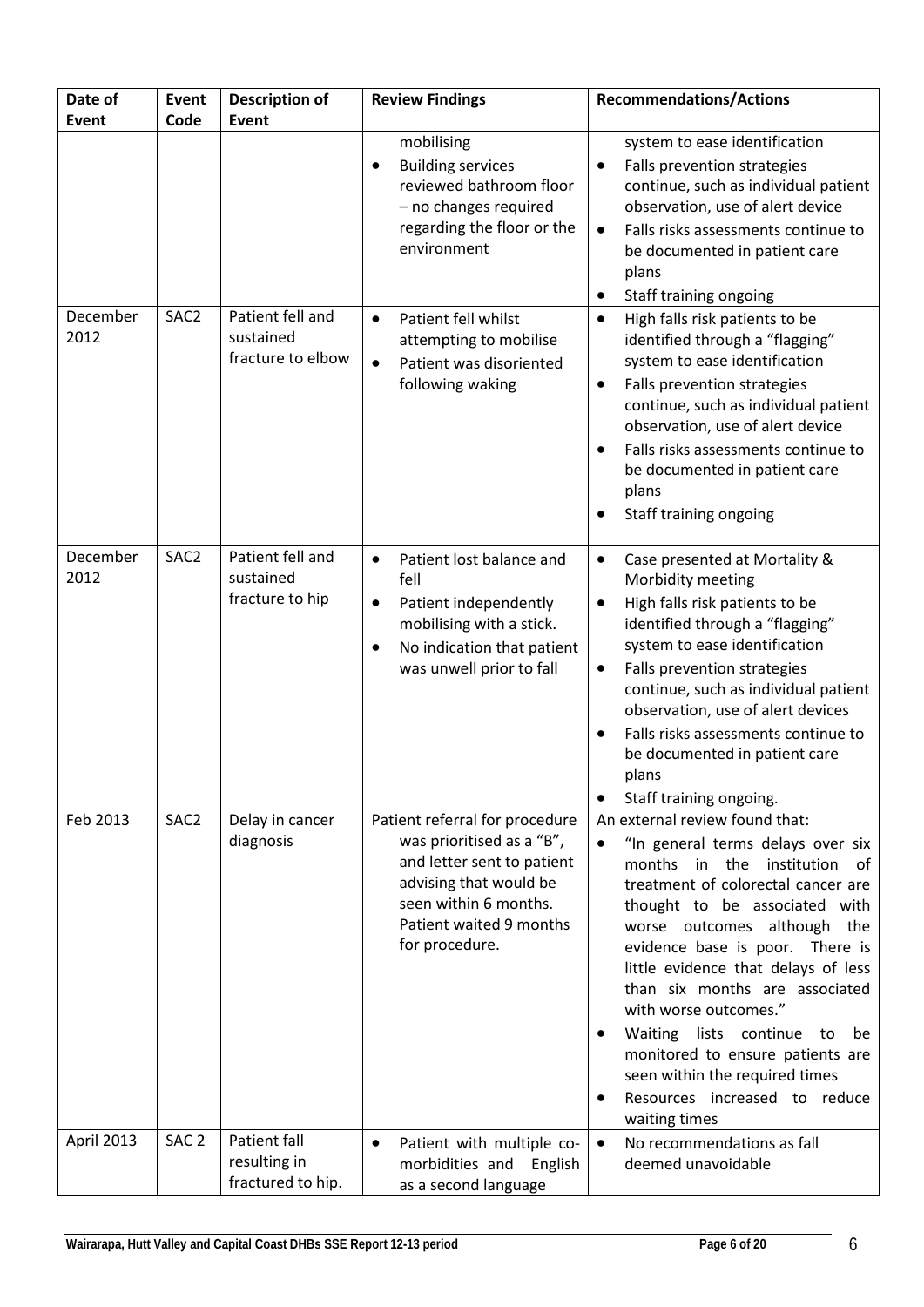| Date of<br>Event | Event<br>Code | Description of<br>Event | <b>Review Findings</b>                                                                                                                                                                                                                                                                                                                                                                                                                                                                    | <b>Recommendations/Actions</b> |
|------------------|---------------|-------------------------|-------------------------------------------------------------------------------------------------------------------------------------------------------------------------------------------------------------------------------------------------------------------------------------------------------------------------------------------------------------------------------------------------------------------------------------------------------------------------------------------|--------------------------------|
|                  |               |                         | Assessed on admission as<br>٠<br>high falls risk.<br>Appropriate preventative<br>measures in place -<br>including location near to<br>the nurses station, falls<br>flags placed outside the<br>room, cot sides raised<br>and frequent checks.<br>Patient attempted to get<br>out of bed and catheter<br>disconnected. Nurse<br>lowered the bed rail to sit<br>the patient up on the side<br>of the bed. Patient put<br>feet to the floor, slipped<br>on spilt urine and fell to<br>floor. |                                |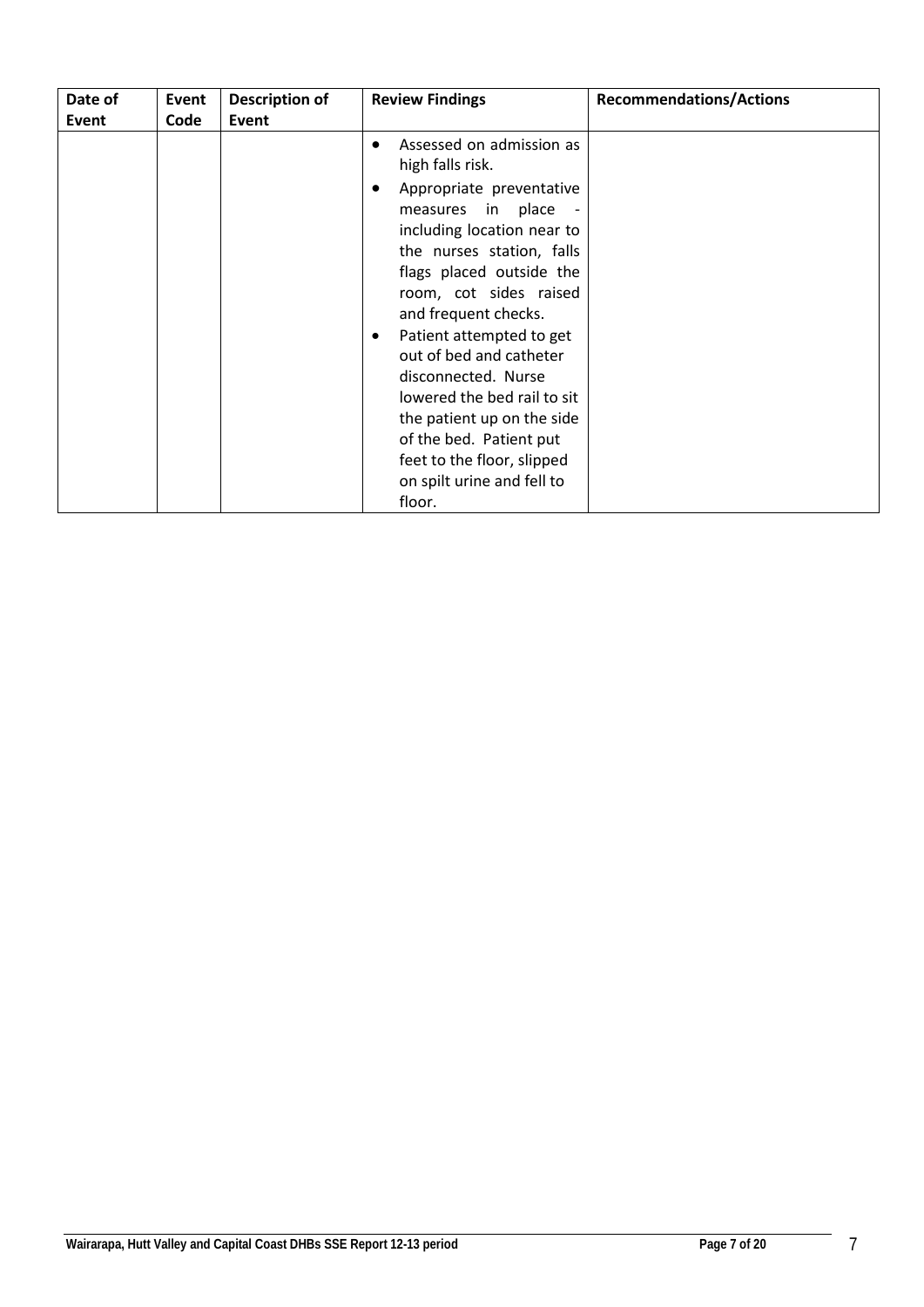# Capital and Coast District Health Board Serious and Sentinel Events Report: 2012-2013 **Figure 1: CCDHB Serious and Sentinel Events reported by financial year period**

\* As per HQSC reporting requirements, CCDHB reported Mental Health SSEs separately in September 2013, Mental Health SSE events are not included in the 2012/13 data.



**Figure 2: CCDHB Serious and Sentinel Events by category for 2012/13 period**

Patient falls involving fracture or serious other injury are the majority of events reported in this period. Falls hurt – with or without injury, falls have social, psychological, physical and economic impact on our patients and their families. Falls cost – on average two patients a day fall somewhere in our hospitals and we estimate each fall costs approximately \$12,000 per patient admission.

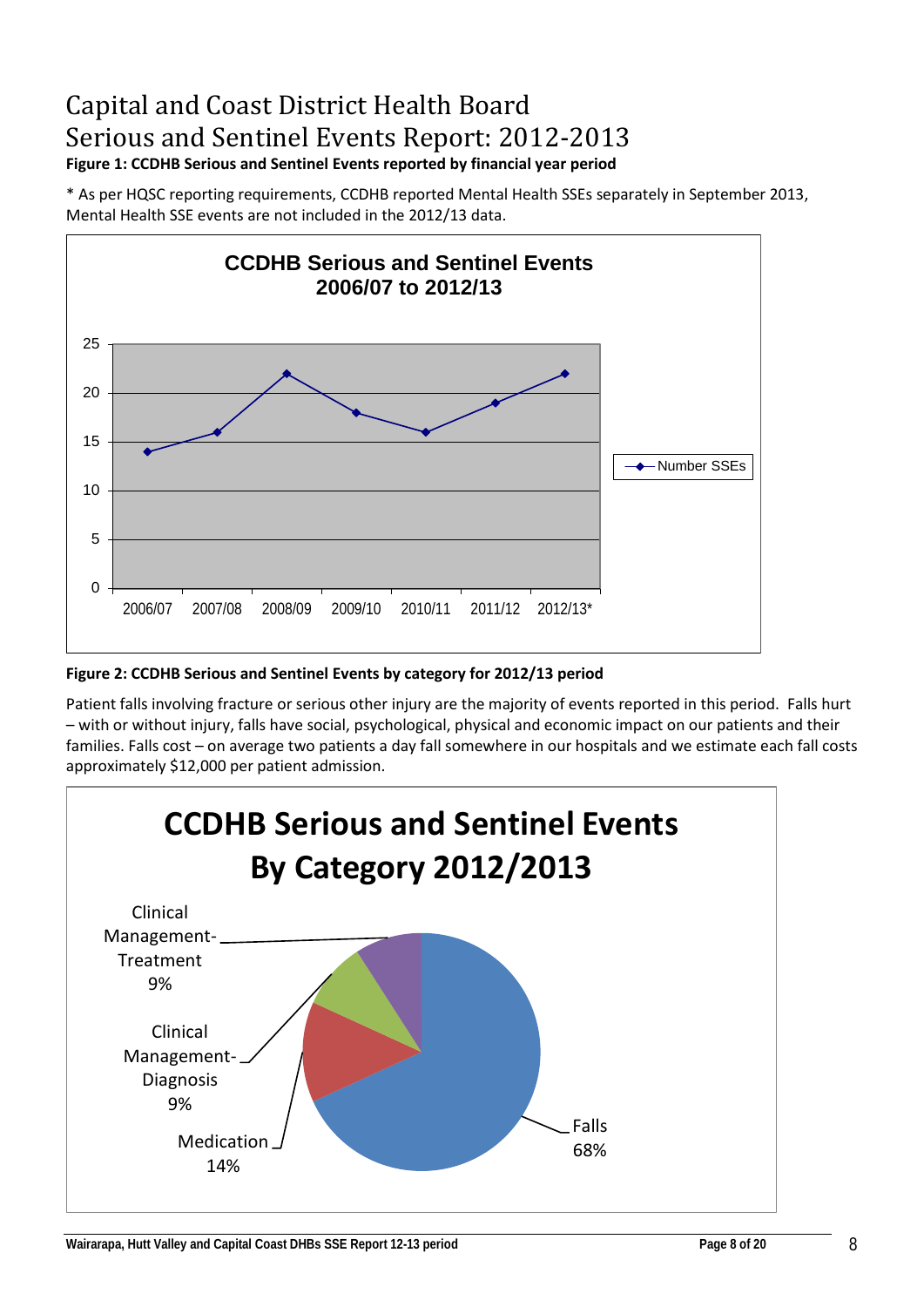While it is not possible to stop every patient from falling when in hospital, many can be prevented and part of our CCDHB Zero Patient Harm programme is to reduce the number of patient falls and the harm that can occur when a patient falls. Our ongoing work to prevent falls and harm from falls is led by our Falls Prevention Group and has been enhanced by CCDHB participation in the Health Quality and Safety Commission's (HQSC) national patient safety campaign "Being Open". The first focus of the campaign has been on preventing harm from falls with a month-long promotion called 'April Falls 2013'. CCDHB took part in the trial of a new falls awareness system using simple traffic light colour coded resources which quickly identify patients who are at risk of falling. Other falls prevention work we have underway includes:

- o Falls signage
- o Staff education
- o Minimum safety standards
- o Revised risk assessment
- o Standardising how we review falls, learn and improve safety
- o Future work to ensure new staff know how to get falls prevention resources, ways to alert staff to the fact that the patient is at risk of falling, a checklist to ensure our reviews of falls are consistent, development of better patient information including a web page.

**1.**

#### **Event Category:** Medication **Deceased?:** N **SAC Rating:** 2

**Event Summary:** Medication errors x 2 resulting in unanticipated cardiac rhythm requiring x 1 defibrillation. Patient recovered.

#### **REVIEW**

**Key findings:** A patient was unintentionally administered two doses of adrenaline (5ml & 1ml) instead of fentanyl and midazolam (the intended medications) during a procedure. The patient required one defibrillation shock for the resulting ventricular arrhythmia to restore normal sinus rhythm. The review team identified five key causal factors:

1. Normal yellow container used for emergency medications not available, this led to use of a clear container for the emergency medications

2. Use of the same clear containers for both the emergency and sedation medications, led to a selection error. The wrong container was selected, a second subsequent selection error was then predisposed and occurred when subsequently, the wrong medication (adrenaline) was used.

3. Use of the same syringes (size) for emergency and sedation medications increased the risk of the medication selection error occurring

4. The placement of the emergency and sedation containers on the same bench increased the risk of container selection error occurring

5. The absence of a clear process to check medication prior to administration increased the risk of a medication error not being detected and averted.

6. The error occurred twice before it was fully realised.

**Recommendations:** The review team notes that the service implemented the following risk controls immediately as a result of this incident:

- o Closed lid visibly different containers have been implemented for all emergency medications that are required to be drawn up as part of pre procedure preparation.
- o A requirement for the circulating and scrub nurse to double check medication prior to administration has been instigated.
- o Noting the above changes have already been implemented, the review team recommended: Consideration, in consultation with the specialist team, is given to keeping emergency medications in an area separate from other routine medications given during the procedure.

**Recommendations progress ie. action plan:** Visibly different containers have been implemented and are now placed in a separate area from sedation drugs that is accessible. Verbal checks have been implemented prior to administration. All actions completed.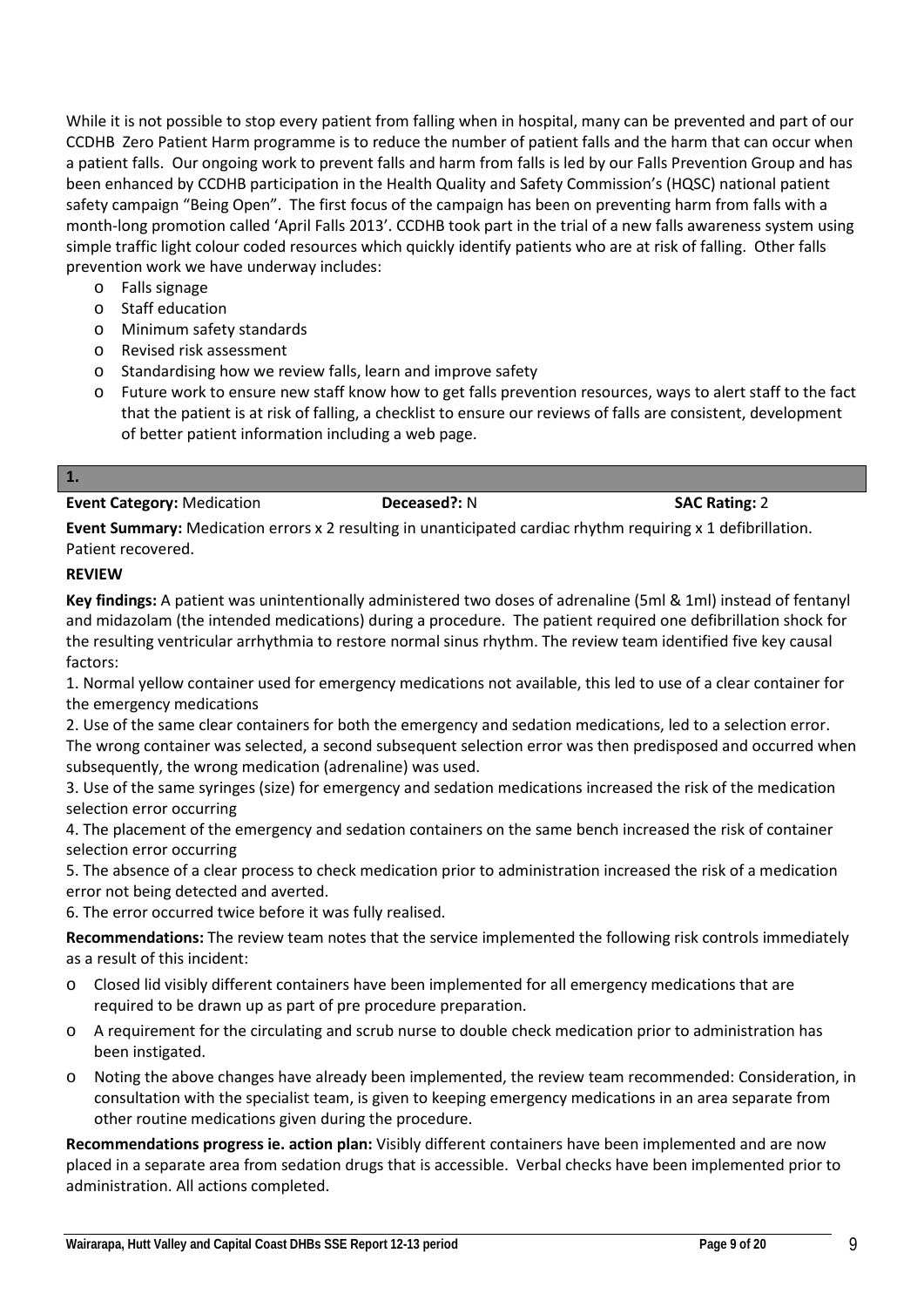#### **Event Category:** Clinical management-diagnosis **Deceased: Deceased:** N

- o A reportable event was completed severity 4 minor at the time. Subsequent X-Ray confirmed fractured neck of femur. The reportable event should have been upgraded to a higher severity-SAC 2.
- o Falls risk assessment completed on day of admission. Indicated patient was at risk of falls. Appropriate falls prevention strategies implemented at that time (patient watch in place).
- o Patient transferred to rehabilitation ward. Placed in single room with close observation from the nurse's station. New care plan started including falls risk assessment and interventions. Patient able to walk around the ward.

**Key findings:** Preliminary event review identified that:

**Event Summary:** Unreported finding on CT scan (chest) leading to possible delayed diagnosis of metastatic cancer **REVIEW**

**Key findings:** The review team were unable to specifically identify the reason the metastatic cancer was not reported on the chest CT scan.

The most likely cause of the error was a combination of factors;

- o review of multiple imaging,
- o focus was on diagnosis of abdominal imaging related to the primary problem
- o there was a delay over the weekend between the preliminary report written by the registrar being sent by the registrar for review and sign off by the consultant.
- o Subsequent opportunity for the error to be detected during Multidisciplinary Team (MDT) meetings, was also missed due to a number of factors including;
- o late addition of the patient to the MDT list, leaving no preparation time to review all imaging
- o focus was on abdominal imaging related to the primary problem and differentiating between disease process and cancer during the MDT.

The review team noted that:

- o MDT preparation time is not protected nor is there a clear provision for leave cover
- o there is no guideline for the role and responsibilities of the radiologist attending the MDT

there are currently no protocols to guide staging and restaging of each tumour stream prior to radical treatment.

# **Recommendations:** The review team recommended that:

1. The Executive Clinical Director formally apologise to the patient, provide a copy of the review report and offer to meet and explain the findings.

2. Radiology review and standardise processes for review, 2nd reporting and sign off of Registrar reports by radiology consultants.

3. Radiology undertake job sizing of Radiology Consultants roles to include protected time for preparing and participating in MDT, cover for leave and to ensure adequate Consultant resource is available for the reporting requirement associated with the CT scan workload.

4. The MDT meetings should have an identified timeframe to register patients that allows for adequate radiology preparation and develop terms of reference to define roles, responsibilities and resource requirements

5. Directorate Services develop protocols for staging and restaging of each tumour stream prior to radical treatment (staging means measuring the growth of tumours by taking scans over time).

**Recommendations progress ie. action plan:** An apology to the family has been sent. Standardisation of workflow processes indicated has commenced. Actions relating to job-sizing have commenced. Discussion re MDT roles and responsibilities has been identified to strategic clinical governance. Tumour stream staging requirements in progress.

# **3.**

**REVIEW**

**Event Category:** Fall **Deceased?:** N **SAC Rating:** 2

**Event Summary:** Patient fall on inpatient ward. Subsequent X-ray confirmed fractured neck of femur. January 2013 – Incident notified to DHB as not yet reported nationally as a SAC 2 – review initiated at this point.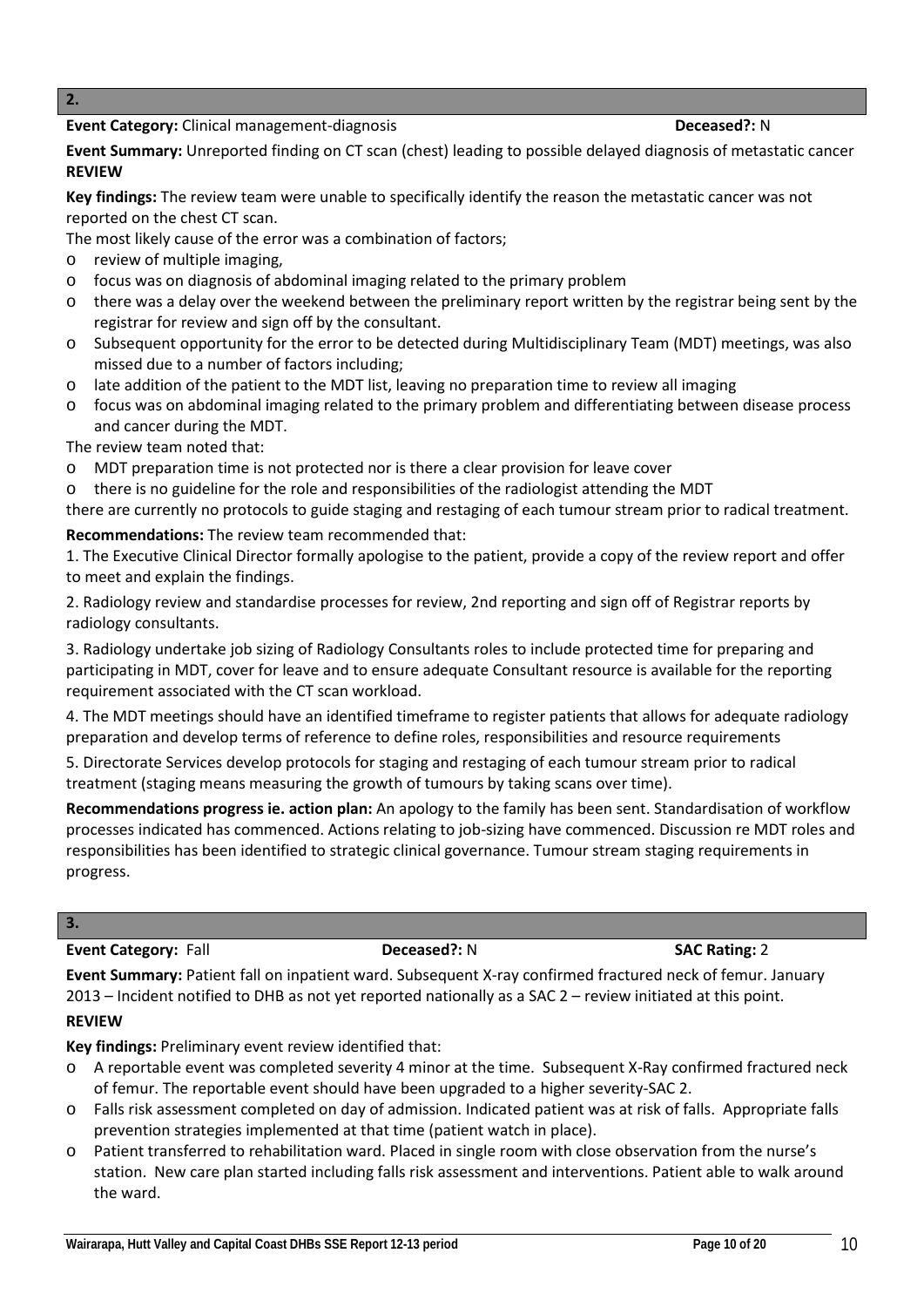- o The patient had a minor fall 5 days before this incident. No evidence of injury, reportable event form completed. Falls risk and the patient admission to discharge planner updated. Patient walking with a frame and supervision the following day.
- o Two days before the fall a patient watch was in place.
- o Fall occurred when patient was accompanied to toilet by watch, patient at basin, pulled away from watch and slipped sideways. Watch tried to prevent the fall. Patient able to stand with assistance and transfer to bed. Observations stable. Subsequent X-ray confirmed fractured neck of femur.

#### **Recommendations:**.

- o CCDHB notify the Health Quality and Safety Commission (HQSC) of the incident as a SAC 2.
- o Review findings be tabled at Directorate Quality Forums to share learning related to both the Reportable events process and the prevention of harm from falls.
- o CCDHB continue ongoing falls improvement working group activity and continue to audit the completion of patient admission to discharge planner and compliance with falls risk assessment and risk controls requirements, and ensure strategies are in place to assist with compliance.

**Recommendations progress ie. action plan:**. Health Quality and Safety Commission (HQSC) notified of event. Event presented to Clinical Governance and service level areas. Incorporated into DHB Patient Safety Programme - zero patient harm - falls prevention workplan.

#### **4.**

**Event Category:** Fall **Deceased?:** N **SAC Rating:** 2

**Event Summary:** Patient fall on inpatient ward. Subsequent X-ray confirmed fractured neck of femur. January 2013 – Incident notified to DHB as not yet reported nationally as a SAC 2 – review initiated at this point.

#### **REVIEW**

**Key findings:** Preliminary event review identified that:

- o A reportable event was completed severity 4 minor at the time. Subsequent X-Ray confirmed fractured neck of femur. The reportable event was rated SAC 3 on review. It does not appear the severity was upgraded after the fracture was identified.
- o In 2011 the timeframe for a falls assessment to be completed was within 24 hours of admission. There was no documented falls assessment completed. The patient was admitted via Emergency Department (ED) and the Medical Assessment and Planning Unit (MAPU) to an acute Medical ward.
- o The patient fall occurred approximately 8 hours after admission.
- o Clinical notes indicate that the patient was extremely confused and disorientated, was verbally and physically aggressive, (had required police intervention at home prior to admission) would not allow observations to be taken and refused medication.
- o The patient was to be transferred to a bed in the safe care bay in the medical ward however this did not occur prior to the fall.
- o The patient had a watch in ED and MAPU. Documentation does not specify if the watch remained in place after transfer to the Medical ward. Notes record a security orderly assisting the patient after the fall.
- o The patient tried to run away and slipped and fell.

### **Recommendations:**

- o CCDHB notify the Health Quality and Safety Commission (HQSC) of the incident as a SAC 2.
- o Review findings be tabled at Directorate Quality Forums to share learning related to both the Reportable events process and the prevention of harm from falls.
- o CCDHB continue ongoing falls improvement working group activity and continue to audit the completion of patient admission to discharge planner and compliance with falls risk assessment and risk controls requirements, and ensure strategies are in place to assist with compliance.

**Recommendations progress ie. action plan:** HQSC notified of event. Event presented to Clinical Governance and service level areas. Incorporated into DHB Patient Safety Programme - zero patient harm - falls prevention workplan.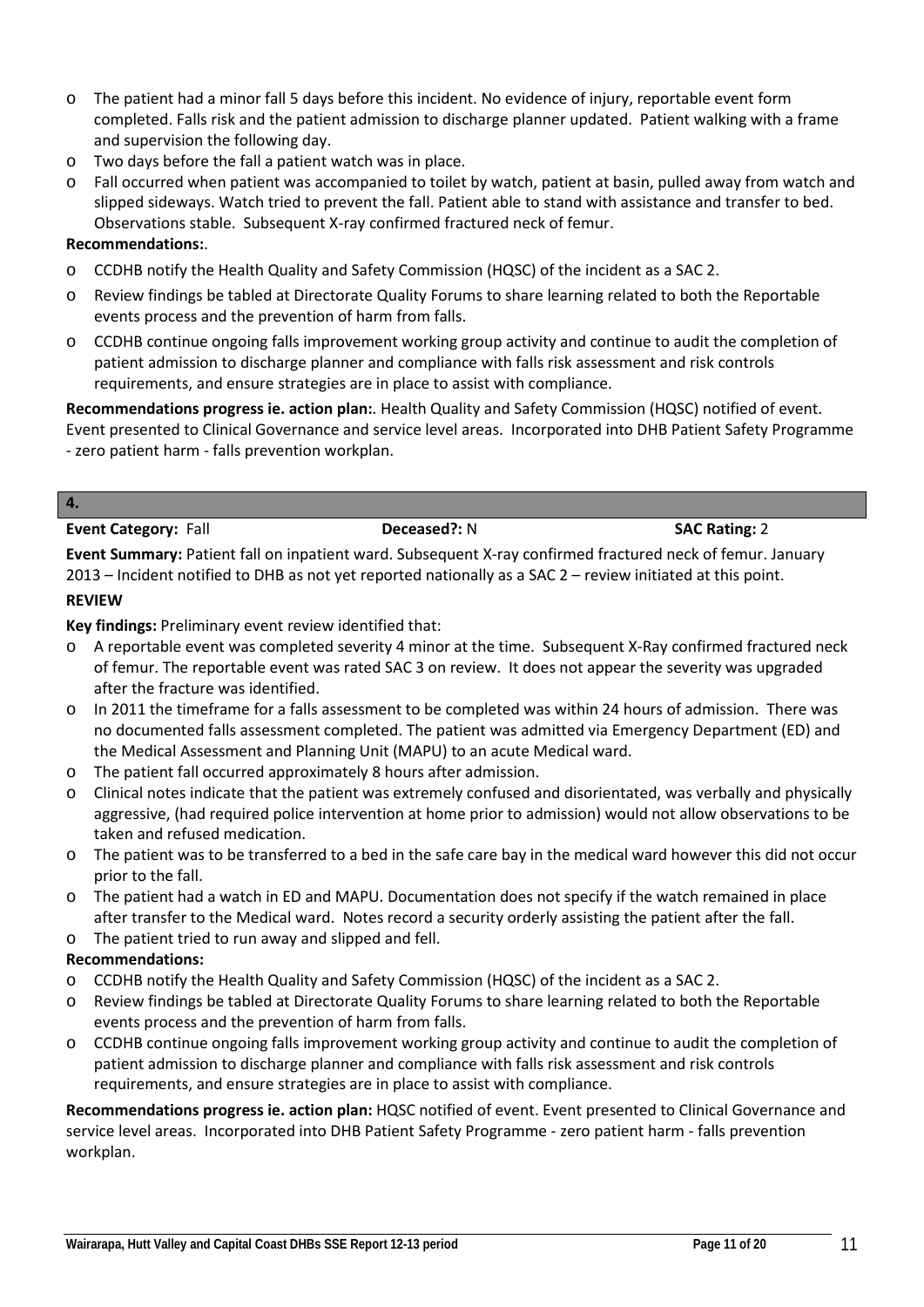#### **5.**

#### **Event Category:** Fall **Deceased?:** N **SAC Rating:** 2

**Event Summary:** Feb 2012 - Patient fall on inpatient ward (night duty). X-ray later that day confirmed fractured neck of femur. Jan 2013 – Incident notified to DHB as not yet reported nationally as SAC 2 – review initiated at this point.

# **REVIEW**

**Key findings:** Preliminary event review identified that:

- The patient had got out of bed, walked to the toilet without usual aids, call bell not used (unwitnessed fallnight duty).
- o Reportable event recorded severity minimal. Post fall patient alert and oriented, no injury evident. Medical review noted no immediate action indicated, for possible X-ray in morning.
- o The need to update the reportable event when the fracture was diagnosed the following day was overlooked. At this time a SAC 2 or 3 rating would apply depending on likelihood.
- o Falls risk assessment was completed two days post admission (standard = completion within one hour of admission). Indicated the patient was at risk of falls. Appropriate falls prevention strategies were implemented at that time. Patient alert and oriented and shown call bell system.
- o The day after the falls risk assessment was completed, the patient suffered a minor fall and was transferred to the Safe Care Bay (SCB) for closer monitoring.
- o While patient admission to discharge planner, and falls risk assessments were not completed within specified timeframes, appropriate falls prevention strategies were in place.
- o Although the patient was transferred to the SCB for increased monitoring this did not prevent the fall from occurring.
- o It was determined no further review was indicated.

# **Recommendations:**

- o CCDHB notify the Health Quality and Safety Commission (HQSC) of the incident as a SAC 2.
- o Review findings be tabled at Directorate Quality Forums to share learning related to both the Reportable events process and the prevention of harm from falls.
- o CCDHB continue ongoing falls improvement working group activity and continue to audit the completion of patient admission to discharge planner and compliance with falls risk assessment and risk controls requirements, and ensure strategies are in place to assist with compliance.

**Recommendations progress ie. action plan:** HQSC notified of event. Event presented to Clinical Governance and service level areas. Incorporated into DHB Patient Safety Programme - zero patient harm - falls prevention workplan.

# **6.**

### **Event Category:** Clinical management-diagnosis **Deceased?:** Y **SAC Rating: 2**

**Event Summary:** Patient had two separate Hepatitis B positive serology reports and an abnormal liver CT scan report. Appears no follow up for same.

### **REVIEW**

**Key findings:** Review found that:

- The patient had pre op hepatitis serology testing (2010-prior to cardiothoracic procedure) reported positive for Hepatitis B. No record of follow up. A month later the patient was admitted with chest pain. During admission a CT scan was reported abnormal, showing possible early liver cancer. No record of follow up. Six months later the patient was admitted for orthopaedic surgery and required a cardiothoracic procedure for which pre op hepatitis serology testing was ordered and reported positive for Hepatitis B. No record of follow up. On this admission the CT report from six months previous was noted as not having been followed up.
- o A number of failures contributed to both the failure to follow up the patient's Hepatitis B status once reported positive, and the failure to follow up the patient's CT scan report which was indicative of cancer. As a result, there was a 21 month delay in the diagnoses being acted upon (hepatitis) or confirmed (liver cancer).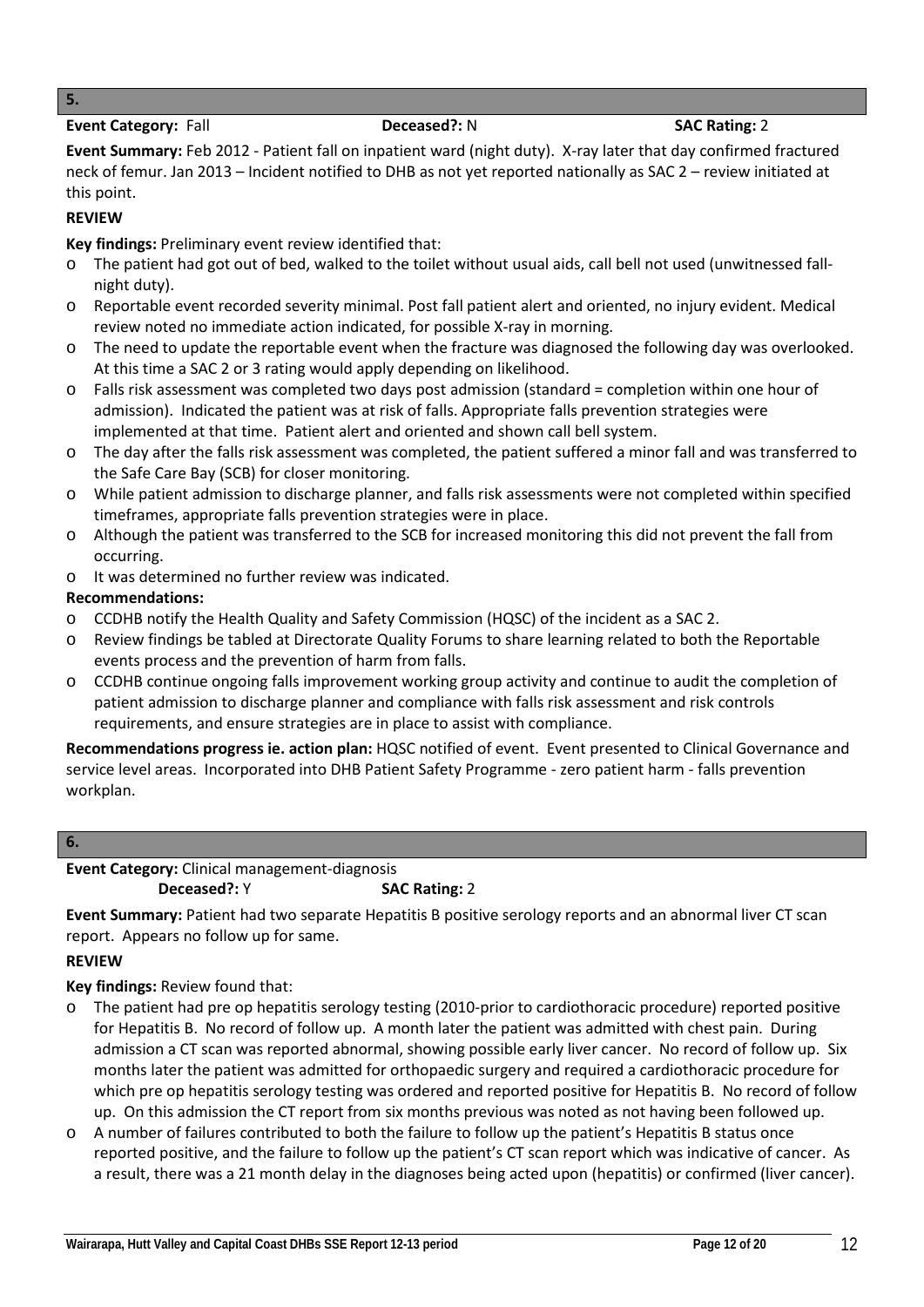Wairarapa, Hutt Valley and Capital Coast DHBs SSE Report 12-13 period **Page 13** of 20

**Event Summary:** Patient fall resulting in fractured neck of femur (hip).

- o The review team note that while the outcome for the patient may not have been different, the patient was not informed of the diagnoses and his options at that time, and by the time the diagnoses were acted upon he was not considered a candidate for more than palliative care.
- o The failures related to lack of a formal process to sign off on receipt of results, lack of a formal results management process for tests requested, and failure of issues noted for follow up to be formally recorded in either a problem list and actioned, or referred to the appropriate specialty for investigation.

**Recommendations:**. Review recommended: C&C DHB formally apologise to the patient's family, provide them with a copy of the review report and the opportunity to meet and discuss as desired. The review team recommend that the DHB complete implementation of a system for electronic sign off of results, that an electronic 'problem list' be considered for implementation and that services review their processes for the requesting and follow up of hepatitis serology results as part of pre-operative testing.

**Recommendations progress ie. action plan:** Apology sent to family. Electronic sign off project implemented and in place at CCDHB. Electronic problem list option on Concerto to be actioned. Cardiology reviewed process prior to E sign off implementation; E sign off now actioned.

## **7. Event Category:** Fall **Deceased?:** N **SAC Rating:** 2

**Event Summary:** Patient fall on inpatient ward. Subsequent X-ray confirmed fractured neck of femur. January 2013 – Incident notified to DHB as not yet reported nationally as a SAC 2 – review initiated at this point.

# **REVIEW**

**Key findings:**: Preliminary event review identified that:

- o A reportable event was completed severity 4 minor at the time. Subsequent X-Ray the following day confirmed fractured neck of femur. The severity was not upgraded after the fracture was identified.
- o Falls assessment not completed on admission but documented in notes high falls risk and supervision and assistance recommended for all transferring and mobility.
- o Appropriate falls prevention strategies in place, patient alert and oriented, shown call bell system. Call bell was in reach and commode beside bed.
- o Patient had earlier un-witnessed fall beside bed on morning of same day. Medical review-no obvious injuries found, patient alert and no concerns.
- o Patient reminded to ring bell if needed to go to toilet, supervised with personal cares and assisted to the toilet throughout the day. For supervision and assistance for all transferring and mobility.
- o The second fall (which resulted in the fracture) occurred in the evening. The patient attempted to mobilise from bed to the bathroom without staff noticing, and fell.

# **Recommendations:**

- o CCDHB notify the Health Quality and Safety Commission (HQSC) of the incident as a SAC 2.
- o Review findings be tabled at Directorate Quality Forums to share learning related to both the Reportable events process and the prevention of harm from falls.
- o CCDHB continue ongoing falls improvement working group activity and continue to audit the completion of patient admission to discharge planner and compliance with falls risk assessment and risk controls requirements, and ensure strategies are in place to assist with compliance.

**Recommendations progress ie. action plan:** HQSC notified of event. Event presented to Clinical Governance and service level areas. Incorporated into DHB Patient Safety Programme - zero patient harm - falls prevention workplan.

# **8.**

**REVIEW**

**Event Category: Fall <b>SAC Deceased?:** N **SAC Rating:** 2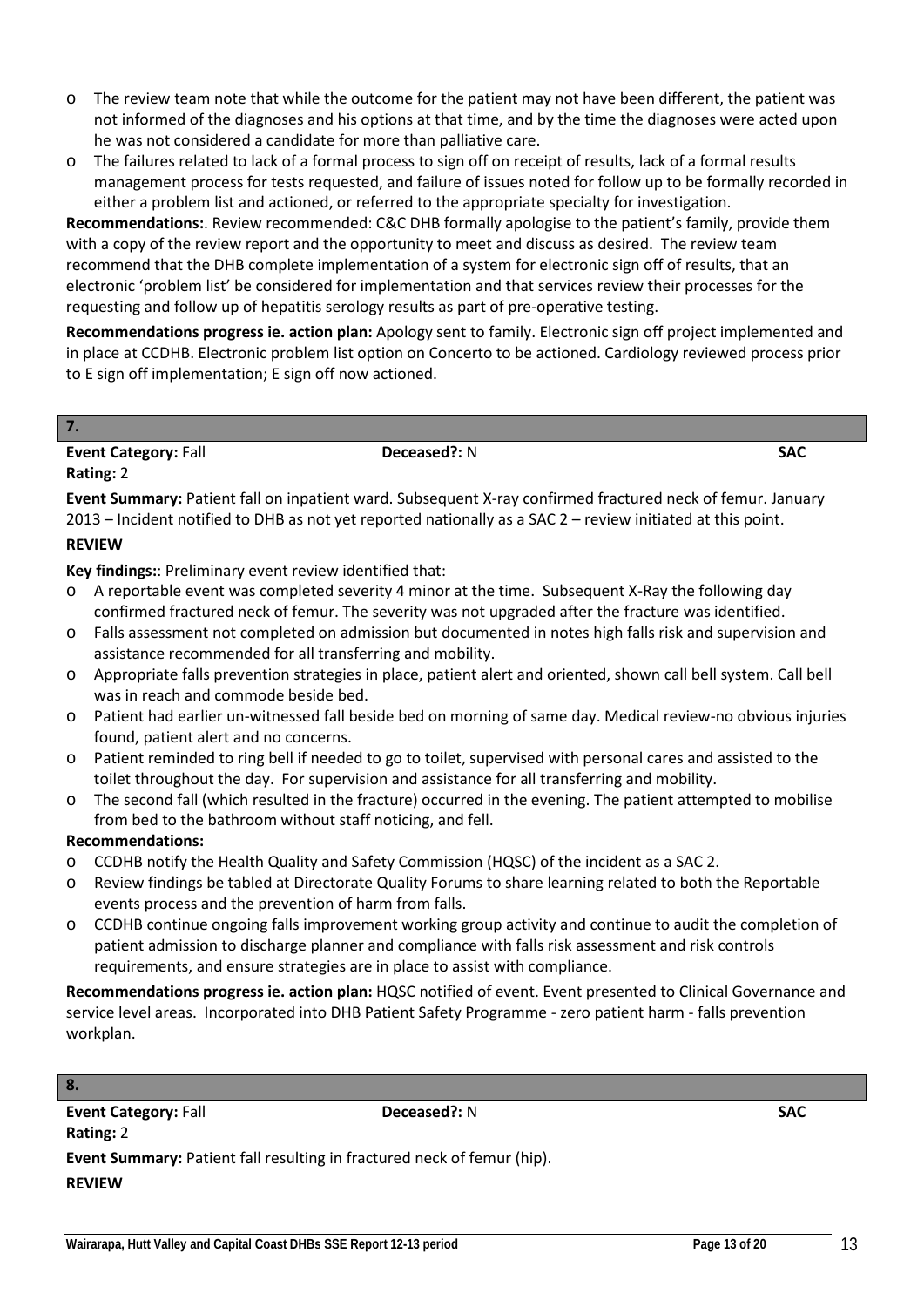assessment was not completed during admission to the assessment unit but was completed on transfer to the ward half an hour before the fall. Review found that appropriate falls prevention strategies were in place for this patient at the time of the fall. **Recommendations:**

**Key findings:**: The review found that the Patient Admission to Discharge Plan (PADP) which includes falls risk

# o Regular audit and reporting of Patient Admission to Discharge Planner completion at organisation and directorate level with specific focus on falls risk assessment.

- o Findings to be fed back to ward staff and directorate clinical governance
- o Staff education
- o Purchase of falls resources.

**Recommendations progress ie. action plan:** Regular audits of PADP conducted as per project plan and development of PADP. Falls risk safety group established. Findings presented to Clinical Governance and ward staff. Staff education completed on ward.

#### **9.**

**Event Category:** Fall **Deceased?:** N **SAC** 

### **Rating:** 2

**Event Summary:** Patient fall resulting in peri prosthetic fracture right femur shaft.

### **REVIEW**

**Key findings:**: The review found that all falls prevention strategies were in place at time of fall, green wrist band insitu, patient orientated to the environment (patient had previously been on the ward for 6 weeks), except optimal visibility to staff – patient in room not able to be directly visualised from nursing station.

**Recommendations:** The review recommended:

- o Continue with falls prevention forum –two monthly with nursing staff and Clinical Nurse Educator and Charge Nurse Manager.
- o De-clutter 6 bedded cubicles, remove 2 unused beds and store in basement
- o Nursing staff to ensure when mobilising patients to reflect physiotherapist recommendations.
- o Nursing staff complete falls risk assessments on admission and change of plan, treatment, fall.
- o Implementation of prevention strategies.
- o Multidisciplinary teams update care plans.

**Recommendations progress ie. action plan:** Falls safety group established. Bed spaces de-cluttered. Education given regard mobilising patients. PADP education ongoing and audited as per CCDHB wide policy. Falls prevention mitigation strategies implemented as per falls safety group. MDT's educated on contribution to PADP and discussed at clinical governance.

#### **10.**

**Event Category: Fall <b>Deceased?:** N **SAC B Rating:** 2

**Event Summary:** Voluntary patient admitted intoxicated, left ward, on returning further intoxicated, fell resulting in fracture left femur.

### **REVIEW**

**Key findings:**: The preliminary event review found that the patient's actions were not predictable, and that falls prevention strategies would not have prevented this incident. No further review indicated. **Recommendations:** Nil.

**Recommendations progress ie. action plan:** Not applicable.

#### **11.**

**Event Category:** Medication **Deceased?:** N **SAC Rating:** 2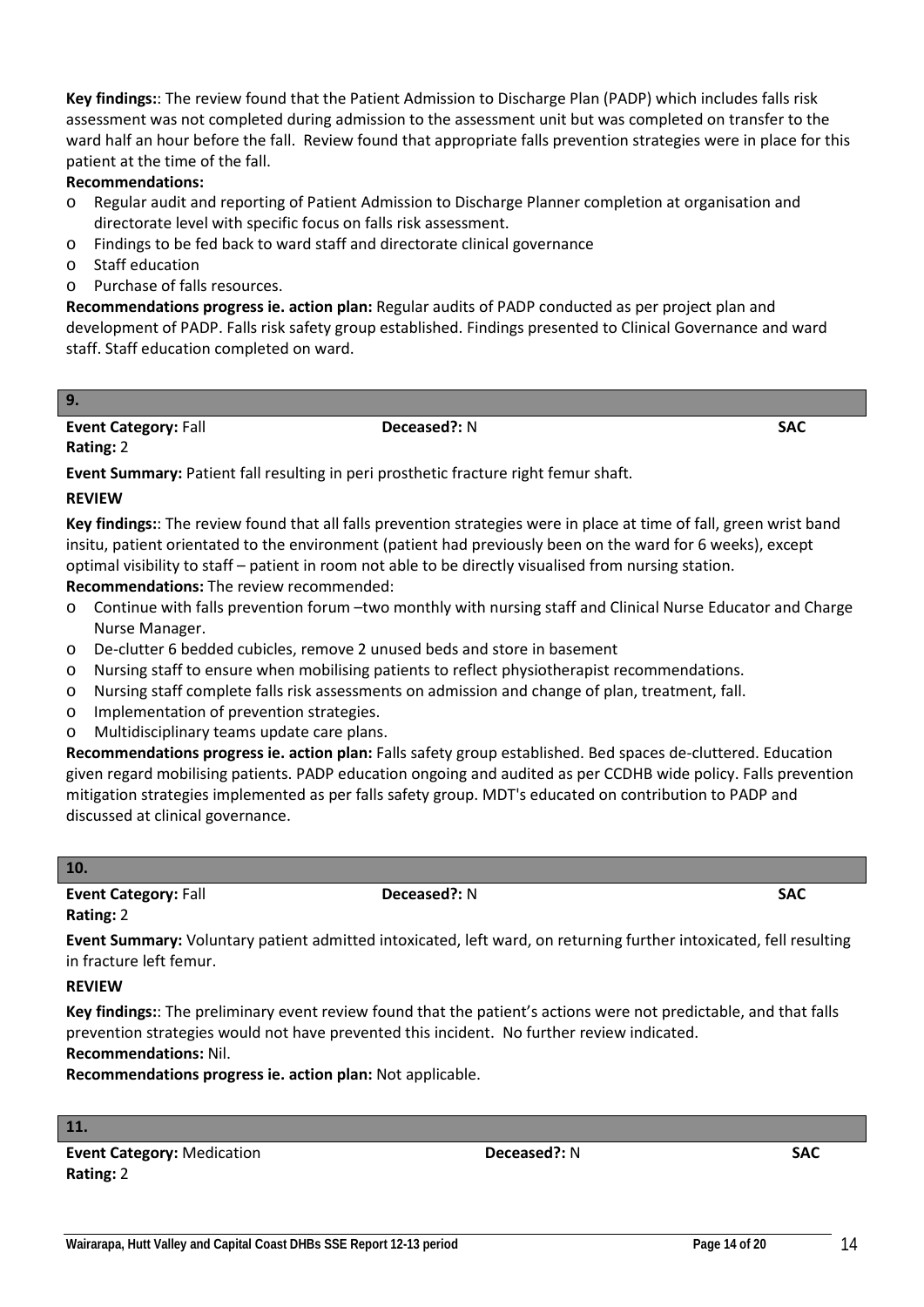**Event Summary:** Dispensing community pharmacist changed usual liquid morphine concentration, patient's family informed. Appears patient took usual volume of higher concentration resulting in unintended overdose. Hypoxic brain injury resulted..

# **REVIEW**

**Key findings:**: Review found that during routine review of an oncology patient, dehydration and significant pain issues were identified. In addition to fentanyl patches the patient was taking very small doses of morphine elixir 2.5 mg (in a 1 mg/ml solution) for breakthrough pain relief. Prescription increasing the patient's morphine dose was given. The patient and spouse were informed about the change in dose and the possible side effects. The new dose was administered while the patient was in the oncology day unit, on two occasions, with good effect and no side effects. The patient returned home on this new regime.

Later that day the patient's spouse took the prescription to a community pharmacy the pharmacist dispensed 10mg/ml strength of morphine. This was an appropriate formulation perceived to be more convenient for the patient to swallow, i.e. 1 ml for each dose. The pharmacist informed the patient's spouse that the patient was to take 1ml each time up to 5 times a day. Later that day the visiting community nurse noted the change of medication dose and discussed this with the patient and her spouse. The patient was noted to be comfortable. The following day the patient attended the oncology unit with her spouse. It was noted pain had improved. No concerns, side effects or significant issues were noted.

The following day the patient was admitted to the Emergency Department and Intensive Care Unit with hypoxic brain injury, acute hepatitis and acute kidney failure. It was noted that it appeared the patient had self administered the usual volume thereby giving a cumulative overdose of morphine due to the higher concentration dispensed (10 mg/ml compared with 1 mg/ml).

The review team found that several efforts were made to provide information about the change in dose and formulation to the patient and spouse by both the DHB and the community pharmacy. Despite this an overdose occurred. An incidental finding was that there was no evidence of communicating the oral morphine dose to the patient's General Practitioner (GP). The most likely factor that contributed to event was confusion about the volume of oral morphine to be taken after the change in dose prescribed. This occurred despite information being provided on several occasions by both C&C DHB and the community pharmacy, within the two days prior to the accidental overdose taking place.

### **Recommendations:**

- o Community pharmacies consider how and when adjunct written information should be given to patients, particularly with a change of dose and or formulation, and while this may not guarantee that the information provided is understood and/or acted upon it would be an additional source of information that could be referred to by the patient and her carer.
- o The review team also notes that daily dispensing of liquid morphine can reduce the chances of the patient being in possession of an excessive or toxic dose of the drug. This technique is used in pain services and in the opiate treatment service. However, daily pick up would in its own right pose problems of access and may lead to distress for the patient and carer and would therefore need to be considered on a case by case basis.
- o Community pharmacies consider provision of a syringe to reduce the risk of taking or being given an excessive volume of medication when small volumes of high risk such as opiate liquid medication are dispensed.
- o The DHB Medicines Committee chair communicate to all prescribers, the need to provide adjunct written information to patients/carers, particularly with a change of dose and/or formulation. While this may not guarantee that the information provided is understood and/or acted upon it would be an additional source of information that could be referred to by the patients/carers.
- o The DHB Medicines Committee considers the value of requiring that a copy of the controlled drug script is made and kept in the patient record.

**Recommendations progress ie. action plan:** Community Pharmacy recommendations approved by Community Pharmacy involved in review. Recommendations relating to Community Pharmacy presented to Primary Secondary Clinical Governance Group for discussion and actioning. PSO to produce national alert regard this event. Medicines Review Committee actioning communication and provision of adjunct information. MRC have communicated with National Medicines group regard fourth copy of Controlled Drugs prescription.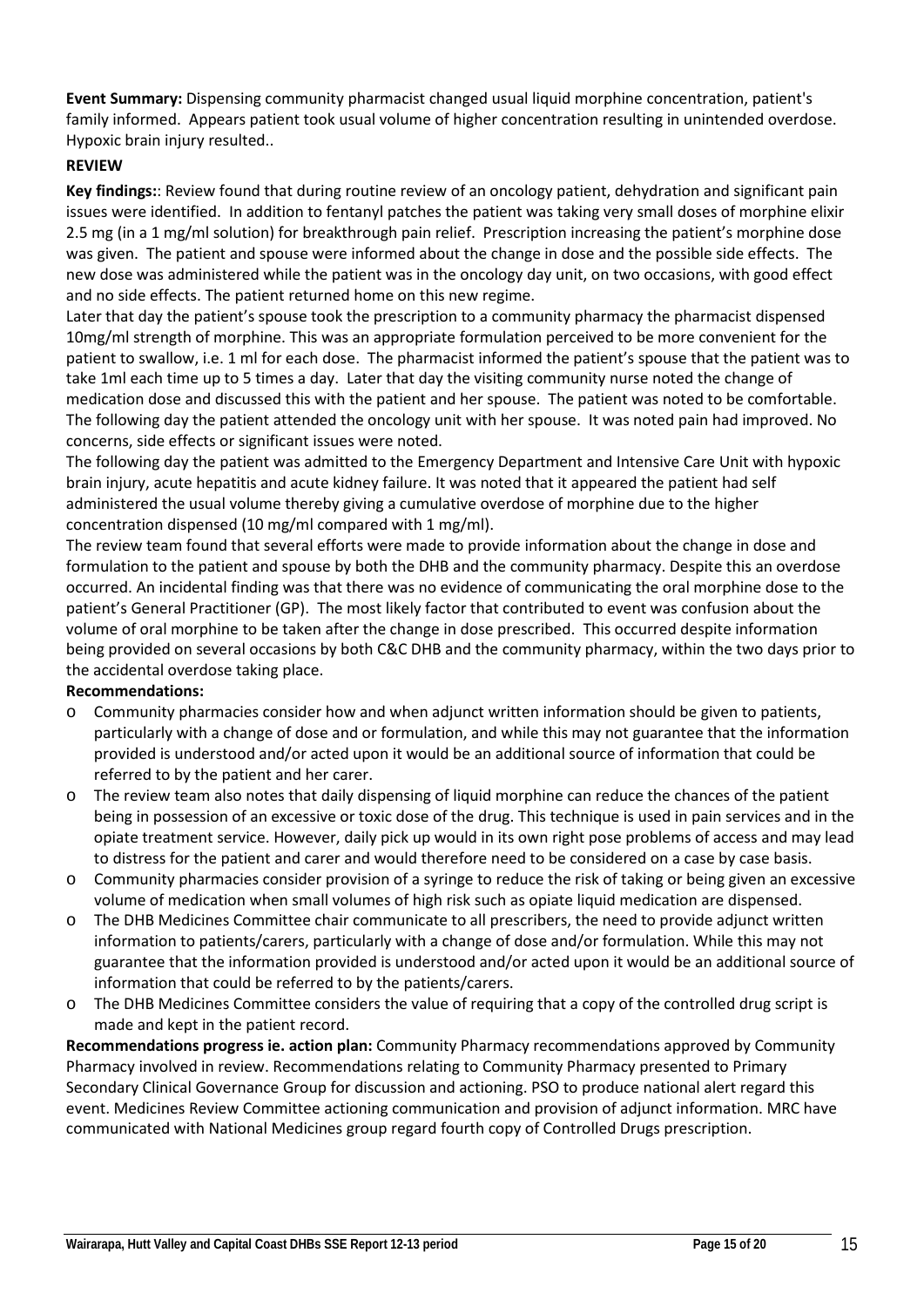# **12.**

#### **Event Category:** Fall **Deceased?:** N **SAC Rating:** 2

**Event Summary:** Patient fall resulting in fracture right neck of femur (hip).

## **REVIEW**

**Key findings:**: The preliminary event review identified that the patient had been identified as a falls risk and appropriate falls risk mitigation strategies were in place at the time of the fall in particular use of a walking frame and supervision. No further review indicated.

# **Recommendations:**

- o No specific recommendations from this incident. All appropriate strategies were in place.
- o Findings will be used in general education and awareness for staff and tabled at appropriate forums.

**Recommendations progress ie. action plan:** Nil specific. Incorporated into DHB Patient Safety Programme - zero patient harm - falls prevention workplan.

| 13.                         |              |            |
|-----------------------------|--------------|------------|
| <b>Event Category: Fall</b> | Deceased?: Y | <b>SAC</b> |

### **Rating:** 2

L

**Event Summary:** Patient fall resulting in fracture right neck of femur (hip). Decision to provide palliative care. Patient deceased.

### **REVIEW**

**Key findings:**: The review found that:

- o The Patient Admission to Discharge Planner (PADP) was initially completed appropriately (including falls risk assessment/mobility assessment and falls strategies) however, on transfer to the rehabilitation ward, no reassessments were formally completed.
- o Appropriate falls prevention strategies were in place for the patient however these did not prevent the patient falling.

### **Recommendations:**

- o Formal apology, meeting with and provision of report to patient's family
- o Regular audit and reporting of Patient Admission to Discharge Planner (PADP) completion at organisation and directorate level with specific focus on falls risk assessment.
- o The requirement for new PADP forms for patient's transferring between wards be revised to a requirement for completion of the "Patient Plan" section as soon as practicable on arrival of the patient in order to reflect any changes to the status/risk of the patient and the changed environment

**Recommendations progress ie. action plan:** Regular auditing of PADP and reporting of same to HHS Clinical Governance ongoing. Apology to family completed. Requirement for completion of 'Patient Plan' on transfer to Kenepuru Hospital in place.

# **14.**

**Event Category:** Fall **Deceased?:** Y **SAC Rating:** 2

**Event Summary:** Patient fall resulting in fracture right neck of femur (hip).

### **REVIEW**

**Key findings:**:The preliminary review identified that a falls risk assessment was completed and that appropriate falls prevention strategies in place. Findings related to incomplete documentation are being addressed through recommendations from other recent falls reviews. No further review indicated.

### **Recommendations:**

- o Recommend letter of apology and findings of preliminary event review be provided to patient's family with offer to meet as required.
- o Recommend no further review indicated above actions will address findings from this preliminary event review.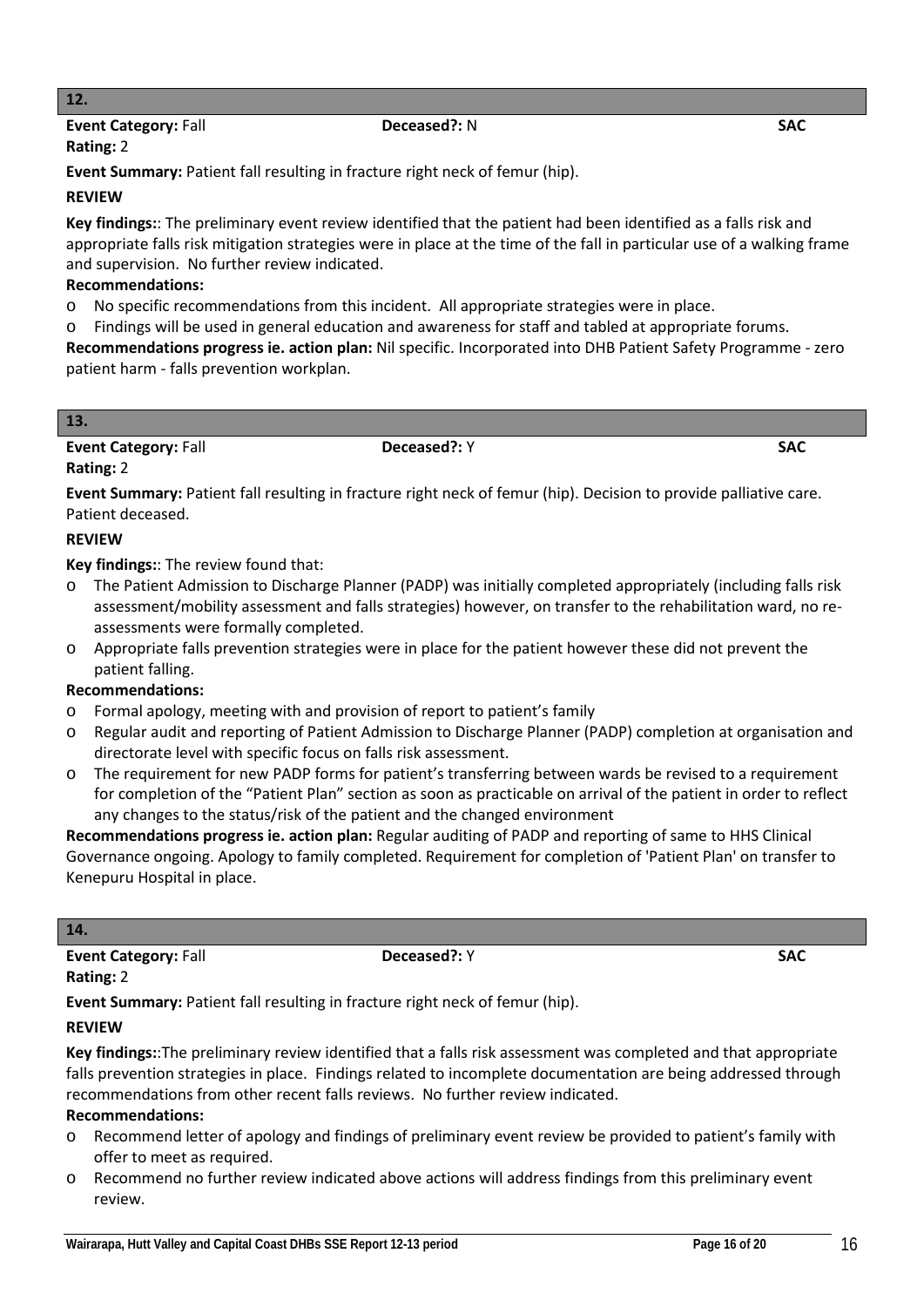**Recommendations progress ie. action plan:** Nil specific. Incorporated into DHB Patient Safety Programme - zero patient harm - falls prevention workplan.

**15. Event Category: Fall <b>SAC Deceased?:** N **SAC** 

# **Rating:** 2

**Event Summary:** Patient fall resulting in fracture shaft of femur.

## **REVIEW**

**Key findings:** Review found that the patient was admitted to the assessment unit for headache.

- o The Patient Admission to Discharge Planner was completed including assessment for falls risk soon after admission. The patient was noted as being at risk of falling and appropriate falls risk prevention strategies in place. The patient was advised to wait for staff assistance to mobilise to toilet to empty catheter bag.
- o The patient mobilised independently to toilet, attempted to drain catheter bag and appears to have slipped on spill on the floor.
- o All appropriate actions taken to assess injury and provide care to patient subsequent to fall. Patient suffered spiral fracture proximal shaft of femur. Surgical repair.

### **Recommendations:**

- o No specific recommendations from this incident. All appropriate strategies were in place.
- o Findings will be used in general education and awareness for staff and tabled at appropriate forums.

**Recommendations progress ie. action plan:** Nil specific. Incorporated into DHB Patient Safety Programme - zero patient harm - falls prevention workplan.

#### **16.**

**Event Category:** Fall **Deceased?:** N **SAC Rating:** 2

**Event Summary:** Patient fall on inpatient ward resulting in a mid shaft spiral fracture of R) femur.

### **REVIEW**

**Key findings:** Reportable event recorded at time of event – no apparent injury - severity rated minimal. X-Ray imaging later the same day confirmed a fractured neck of femur. The reportable event was referred to the Quality Manager. Preliminary event review identified that:

- Patient admitted to orthopaedic ward after a fall at home, had surgery for a post revision of right Total Knee Joint Replacement, patient later transferred to rehabilitation ward the day before the fall.
- o The Patient Admission to Discharge Planner (PADP) falls risk assessment and interventions were commenced on the orthopaedic ward. PADP updates were documented every two to three days on both wards. Falls risk assessment indicated that the patient was at risk of falls-green wrist band on to signify the falls risk.
- o Night staff investigated a noise and found the patient lying on the floor beside the bed. Side rails were up and call bell in reach. Patient had been reluctant to call for assistance and tried to get out of bed and fell.
- o X-ray later the same day confirmed peri- prosthetic fracture spinal mid shaft femur..

# **Recommendations:**

- o That this preliminary event review be tabled at the appropriate Quality forums for MCC.
- o That this event be notified to the Health Quality and Safety Commission (HQSC) by way of a Reportable Event Brief as a SAC 2 rated event.
- o That CCDHB continue the ongoing projects already underway in order to help reduce the incidence of falls.
- o That CCDHB continue to audit the timeliness of completion of the new PADP and ensure strategies are in place to assist with compliance..

**Recommendations progress ie. action plan:** Review presented to Clinical Governance and service level areas. HQSC notified of event. Incorporated into DHB Patient Safety Programme - zero patient harm - falls prevention workplan.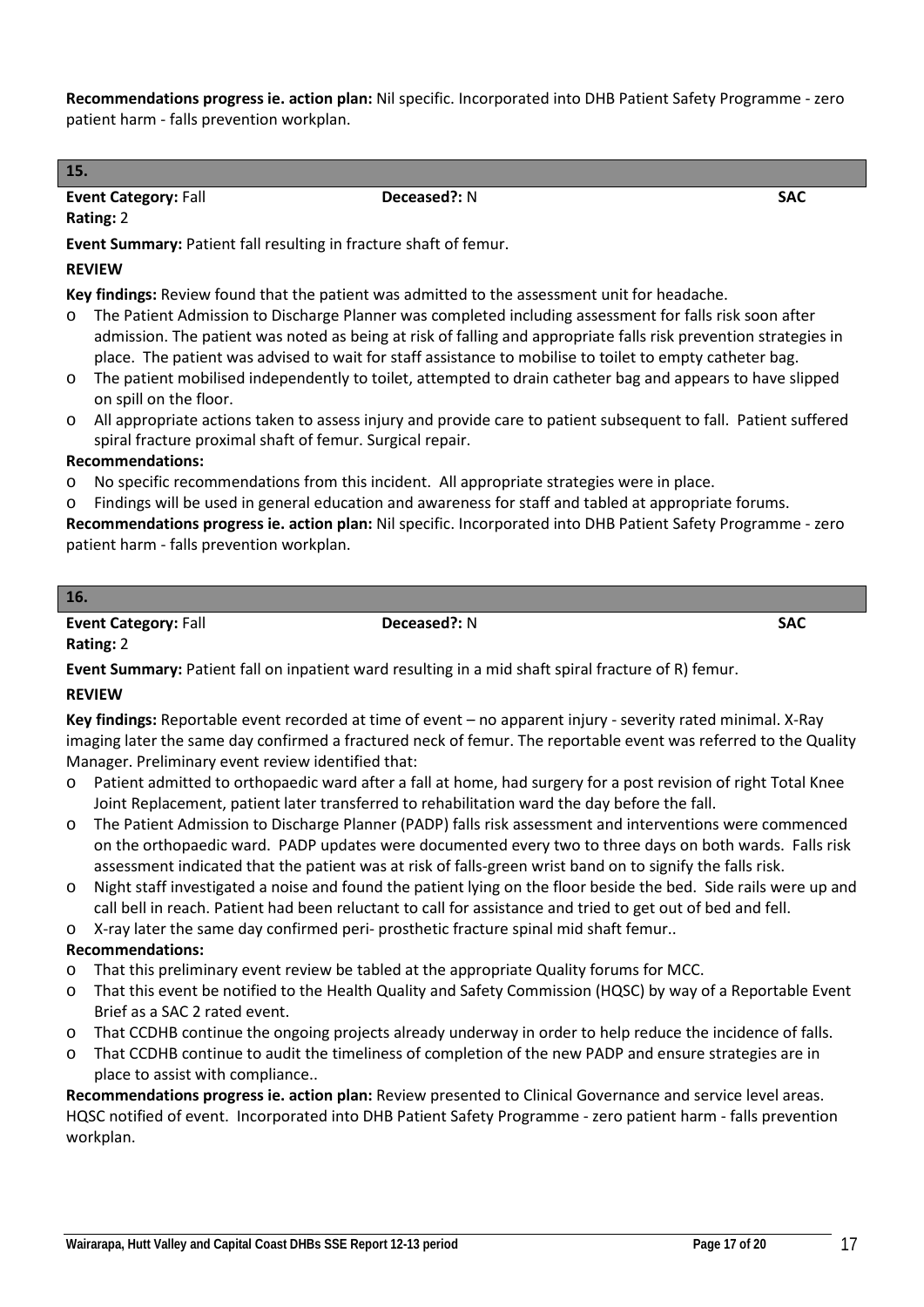#### **17.**

# **Event Category:** Fall **Deceased?:** N **SAC**

### **Rating:** 2

**Event Summary:** Patient fall from bed resulting in a right periprosthetic distal spiral femur fracture.

#### **REVIEW**

# **Key findings:**

- o The patient was an acute admission due to chronically infected right hip joint replacement. Complex history including diabetes – insulin dependent. Revision surgery the following day, multiple subsequent dislocations, managed in traction until 2nd stage revision – 3 days later. An episode of delirium post-operatively - CT showed no abnormalities, improved with reduced opiates. Multiple blood transfusions.
- o Transferred to a rehabilitation ward 12 days post admission. Care plan updated on admission continued from admitting ward. Patient identified as high falls risk, fall minimisation strategies put in place. Care plan regularly updated.
- o Two weeks after transfer to the rehabilitation ward the patient was medically reviewed due to concerns re wound, minimal food or fluid intake, low mood and energy. Blood sugar levels unstable. Low haemoglobin and high potassium levels noted. Two units of red blood cells transfused the following day.
- o In the early hours of the following morning the patient was found sitting on the floor beside the bed having "dreamt she was walking". Medical review completed. Patient transferred to orthopaedic ward. X-ray showed periprosthetic fracture of the R femur. Subsequent surgery open reduction and internal fixation of fracture. Patient later transferred to rehabilitation ward.
- o A reportable event was recorded by nursing staff- Severity 2. Preliminary event review showed falls risk assessment and risk controls were in place for this patient. Concerns about the patient's condition were notified and responded to appropriately.
- o The patient was unwell with post surgery problems, wound concerns, extended hospitalisation, unstable blood sugars and recent blood transfusion. All appropriate actions were taken when the fall occurred. It was noted incidentally that it was not documented whether the patient was wearing a green falls risk wrist band the review team note that the wrist band's presence or absence would not have been material in preventing such a fall.

**Recommendations:** The findings of the review will be incorporated into the Ward, Directorate and DHB preventing harm from falls programme.

No further review indicated

**Recommendations progress ie. action plan:** No further review indicated. CLOSED.

#### **18.**

**Event Category:** Clinical management-treatment

**Deceased?:** Y **SAC Rating: 1** 

**Event Summary:** Patient deceased in community on same day as attended 4 week post op orthopaedic clinic follow-up appointment. Interim post mortem indicates Pulmonary Embolism (clot in lungs) secondary to Deep Vein Thrombosis (DVT-clot).

### **REVIEW**

**Key findings:** The review found that the patient received appropriate care, the sudden death from a clot was not predictable from the signs, symptoms or history and that the clinical team carefully reviewed the patient's care at each outpatient appointment. Review noted CCDHB is finalising a Venous Thromboembolism (VTE) Prophylaxis (prevention) guideline including Orthopaedic Risk Assessment Form, that the patient received prophylaxis consistent with the draft guideline and greater than the American College of Chest Physicians guidelines currently recommend.

**Recommendations:** Review recommended:

- o Provision of the report to the patient's family and an offer to meet
- o Completion of the VTE prophylaxis (clot prevention) guideline as soon as practicable including consideration of inclusion of an information leaflet for patients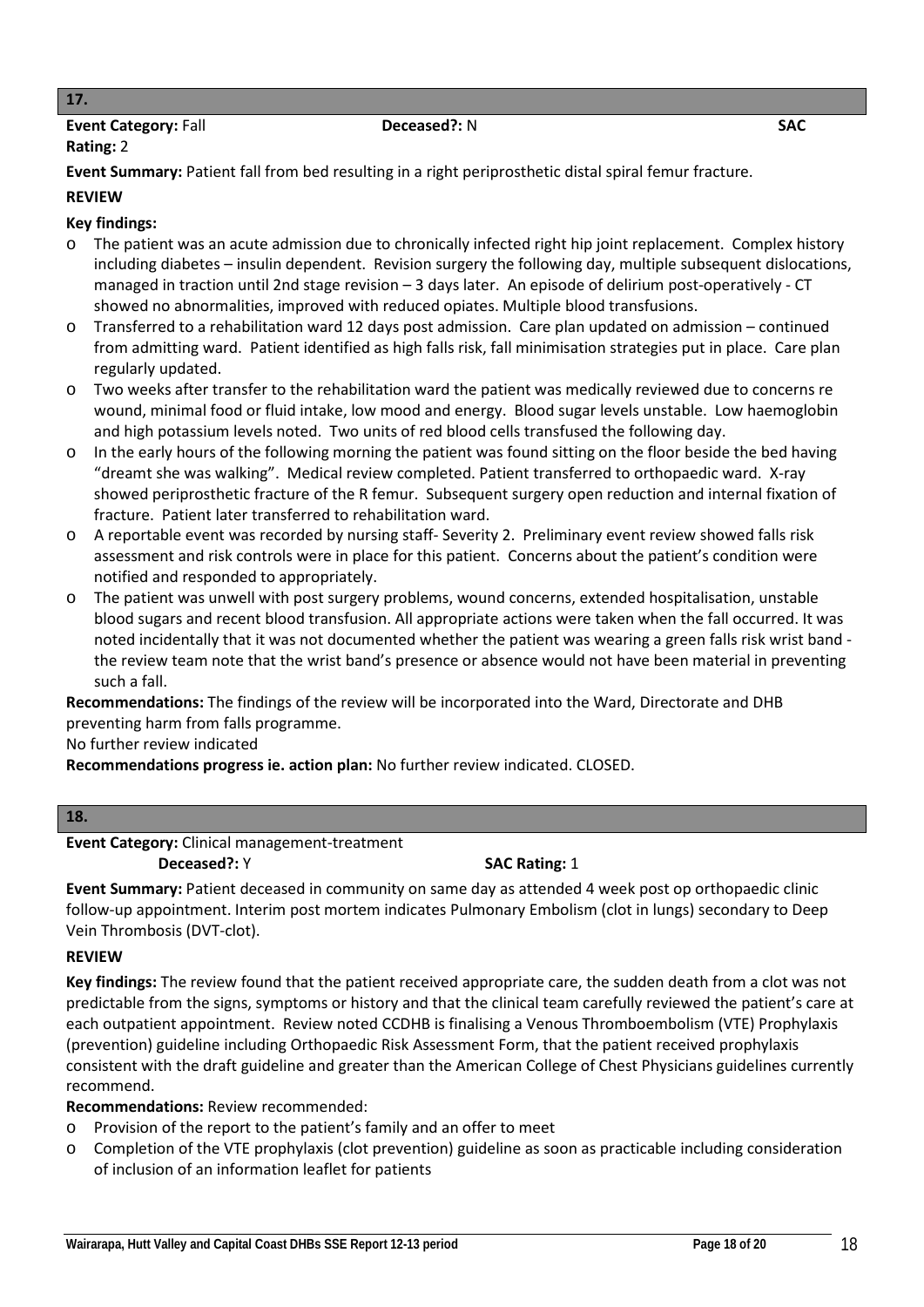o Orthopaedic services to further research the efficacy of oral anticoagulant agents, consent information and clarification of information for patients and families.

**Recommendations progress ie. action plan:** Note: Family advised of review and report provided. The family chose not to meet formally. The action plan is still in progress:

- o A research project re "aspirin versus rivaroxaban in below knee casts for Achilles Tendon and non-weight bearing follow fracture" has been submitted for a feasibility grant,
- o The Orthopaedic Services Consent checklist and updated Achilles Tendon Rupture forms are being updated presently.
- o The organisation guideline for prevention of venous thromboembolism (VTE-clots) has been completed and implemented.

o

#### **19.**

### **Event Category:** Clinical management-treatment

**Deceased?:** N **SAC Rating: 2** 

**Event Summary:** Non-reassuring fetal heart rate tracing-during labour. Proceeded to emergency caesarean section-full thickness uterine rupture identified. Woman retained uterus, prolonged stay, baby spent several days in Neonatal Intensive Care Unit (NICU).

# **REVIEW**

**Key findings:** The review found that a number of factors resulted in a situation where trial of labour was allowed to continue and the opportunity to delivery prior to uterine rupture was missed. The number of clinicians involved in the planning and care coupled with unclear communication at times meant that clarity for all involved and uniform expectations of intervention did not occur.

**Recommendations:** Review recommended:

- o An apology to the patient's family, provision of the report and an offer to meet
- o Letter to all medical staff assess for vaginal birth after caesarean section highlighting the importance of clearly documenting the management plan agreed with the Lead Maternity Carer and woman/couple
- o Memo to all Women's Health clinicians re importance of attending handover
- o Audit of documentation re options and consent for VBAC
- o Registrar teaching
- o Registrar assessments of level of competence regularly discussed.

**Recommendations progress ie. action plan:** Note: Woman and family advised of review, report provided and meeting held with the family. The action plan is now complete.

#### **20.**

#### **Event Category:** Medication **Deceased?:** N **SAC Rating:** 2

**Event Summary:** Concern re prescription of opiate medication for patient with history of chronic renal failure. Patient required admission to ICU for haemodialysis-acute on chronic renal failure, acidosis, anuria and opiate overdose.

### **REVIEW**

**Key findings:** The draft review report is awaiting staff feedback before being finalised.

# **Recommendations:** NA

**Recommendations progress ie. action plan:** Family to be provided with report when complete.

# **21.**

**Event Category:** Fall **Deceased?:** Y **SAC Rating:** 2

**Event Summary:** Patient admitted with mild delirium secondary to urinary tract infection with consideration for confusion and social situation. Three days later in the early hours of the morning the patient fell. Oblique fracture through the surgical neck of the humerus diagnosed. Subsequent deterioration agreed not for active